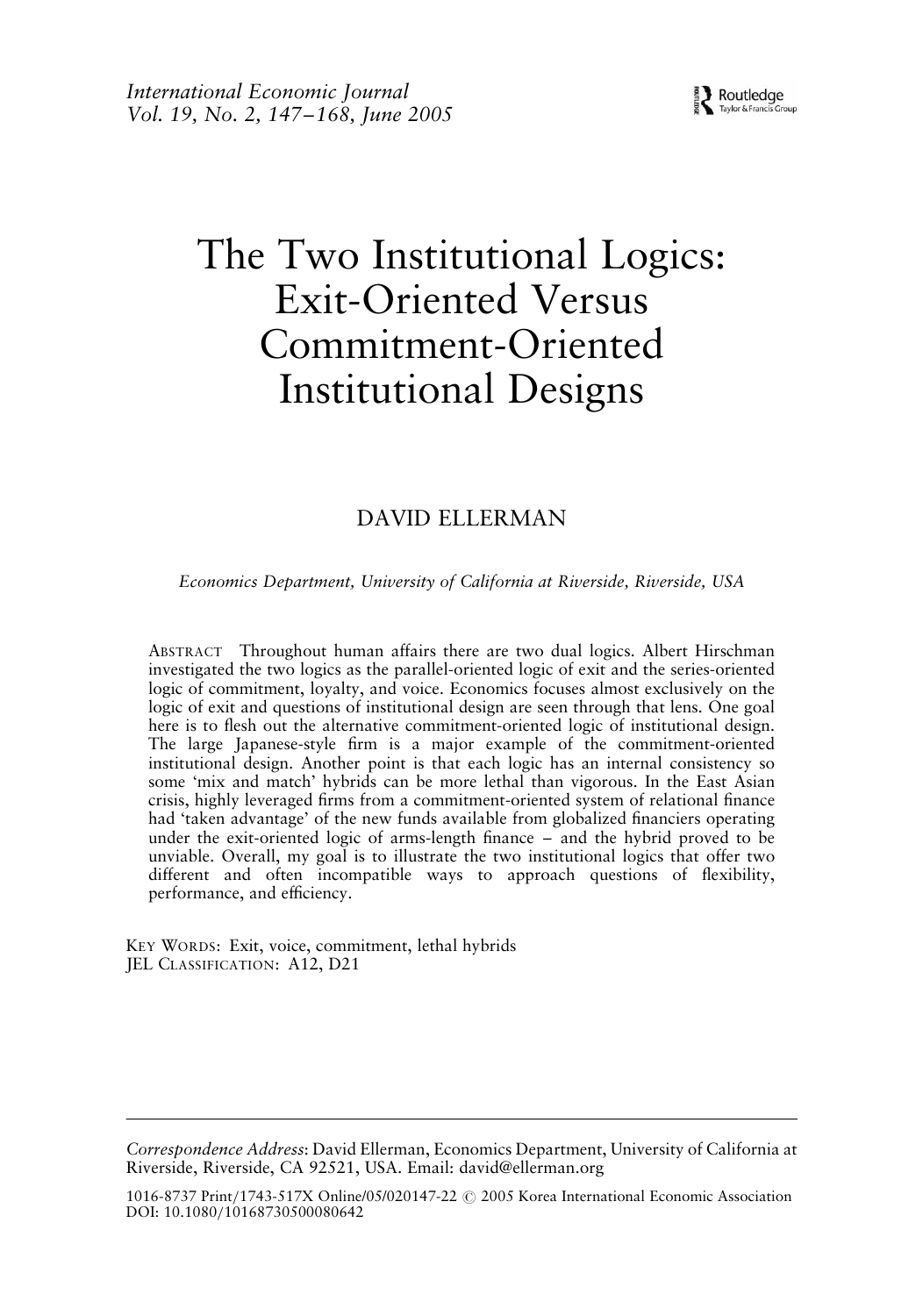#### Introduction: The Two Logics

There are two logics, dual to one another, that run throughout mathematics and the sciences as well as throughout questions of institutional design. The underlying duality is series-parallel duality that is best-known from electrical circuit theory.<sup>1</sup> The underlying model is the basic choice between multiple components connected in parallel or connected in series as in the twoterminal circuits in Figure 1.

In a tree search model, there is the branching of a stem into parallel boxes and there is the series connection of boxes to make a long branch. In searching over a tree, there are two logics. If the answer is not found in box A (see Figure 2), does one backtrack and *exit* the A branch and try a parallel branch (B or C), or does one stay committed to the A branch and try further boxes along it (A1 or A2)? If one chooses A1 and it is unsatisfactory ('doesn't have the answer'), then one has the choice to backtrack and exit the A1 branch and try A2 (or exit again to try B or C), or to stay committed to the A1 branch and try the further refinements A11 or A12.

The choice is between the parallel-oriented breadth-first strategy and the series-oriented depth-first strategy. 'The ideas of breadth and depth are in competition throughout the whole history of combinatorial optimization' (Strang, 1986: 609).

The main work on this topic in human affairs is Albert Hirschman's (1970) development of the contrast between the parallel-oriented logic of exit (exit the branch to try other branches) and the series-oriented logic of voice, loyalty, and commitment (stay loyal and committed to the given branch by searching further along it).<sup>2</sup>

As a variation on the tree model, we could think of options with characteristics. Suppose one has an option with unsatisfactory characteristics. Does one treat the characteristics as fixed and then seek improvement by exiting the option to find a better one? Or does one stick with the given option and try to change the characteristics for the better?<sup>3</sup> Hirschman referred to the change-the-characteristics strategy as voice: 'Voice is here defined as any attempt at all to change, rather than to escape from, an objectionable state of affairs...' (Hirschman, 1970: 30). These two logics of exit or voice (commitment) are quite common in human affairs. Does the 'unhappy camper' fold his tent and look for a better campsite or does he work to make the

<sup>&</sup>lt;sup>1</sup>The duality that is more familiar in economics is convex duality (Rockafellar, 1970). The dualities are related; convex duality is the integral or anti-derivative of series-parallel duality (see 'Parallel addition, series-parallel duality, and financial mathematics,' chapter 12 in Ellerman, 1995).

 $2$ Jane Jacobs (1992) develops a variation of the theme with the contrast between the exitoriented commercial syndrome and the commitment-oriented guardian syndrome.

<sup>&</sup>lt;sup>3</sup>In the correspondence between the tree search model and the options-characteristics model, the breadth-first strategy corresponds to treating characteristics as fixed so as to favour exit (from A to B or C), and the depth-first model corresponds to sticking with an option but trying to change its characteristics (from A to A1 or A2).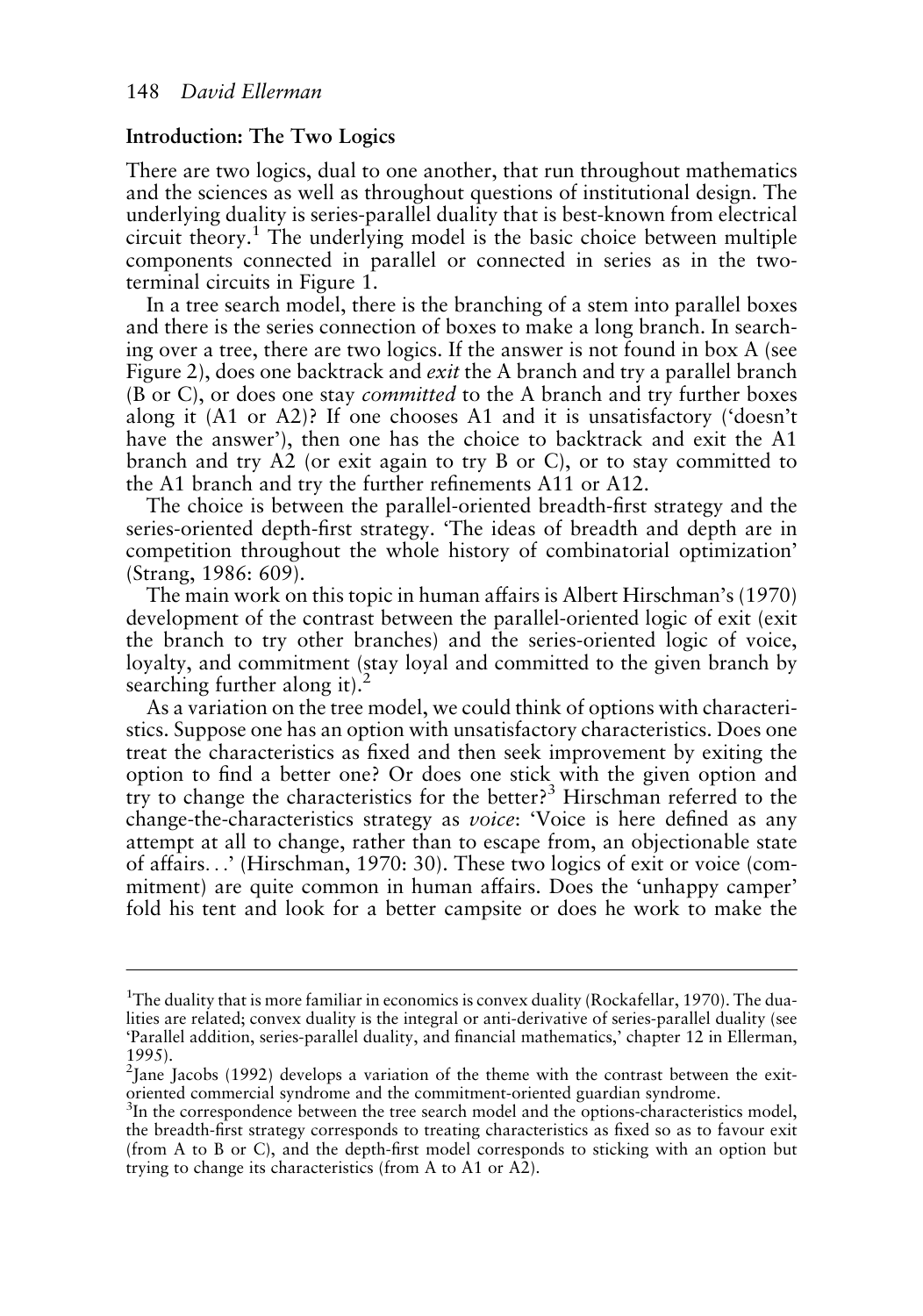

Figure 1. Parallel and series connections of components

given campsite better? Every potential migrant faces the question: exit to find a better home or commit to making home better?

Managers constantly face similar decisions. When a team of workers is not performing satisfactorily, the manager has two choices. One choice is to take the capabilities of the team members as fixed so that people need to be shuffled in and out of the team until the right team characteristics are obtained. Or a manager might proceed with more commitment to the team members and then try to work with them to better develop their capabilities until the team performed satisfactorily.

The two logics are quite ubiquitous. I will call the parallel-oriented approach, the *logic of exit*. Decline and dissatisfaction leads to exit and replacement. I will call the series-oriented approach using voice, the logic  $of$  commitment.<sup>4</sup> Decline and dissatisfaction leads to renewed commitment and the attempt to transform the characteristics (e.g. through the exercise of voice).

#### Five Points on the Two Logics

My first point is simply the ubiquity of the two logics – as I hope will become clear in the course of the argument. I will focus on cases where the two system logics are incompatible rather than cases where they need to be blended to find the best system.

The second point is that sometimes there seems to be an awareness of only one logic, e.g. the belief that improvement can only come through exit and replacement. For a trivial example, young people might think that the only response to a dull razor blade is to throw it away and replace it with a new sharp blade. But in 'the old days' there were straight razors; when the blade got dull, one would sharpen it. This is an example of the two logics as the replace versus repair strategies: buy cheap replaceable items and replace as necessary, or buy more expensive quality items and repair as necessary.

The third point is that often the desired performance can be obtained by using a system based on either the logic of exit or the logic of commitment. Both ways are possible; the best system will depend on the particular circumstances.

<sup>&</sup>lt;sup>4</sup>The expressions 'logic of exit' and 'logic of commitment' are used by Kagono & Kobayashi (1994) who develop the two logics of organizational design by contrasting the American-style firm and the Japanese-style firm (see the section below on 'The Modern Japanese Company').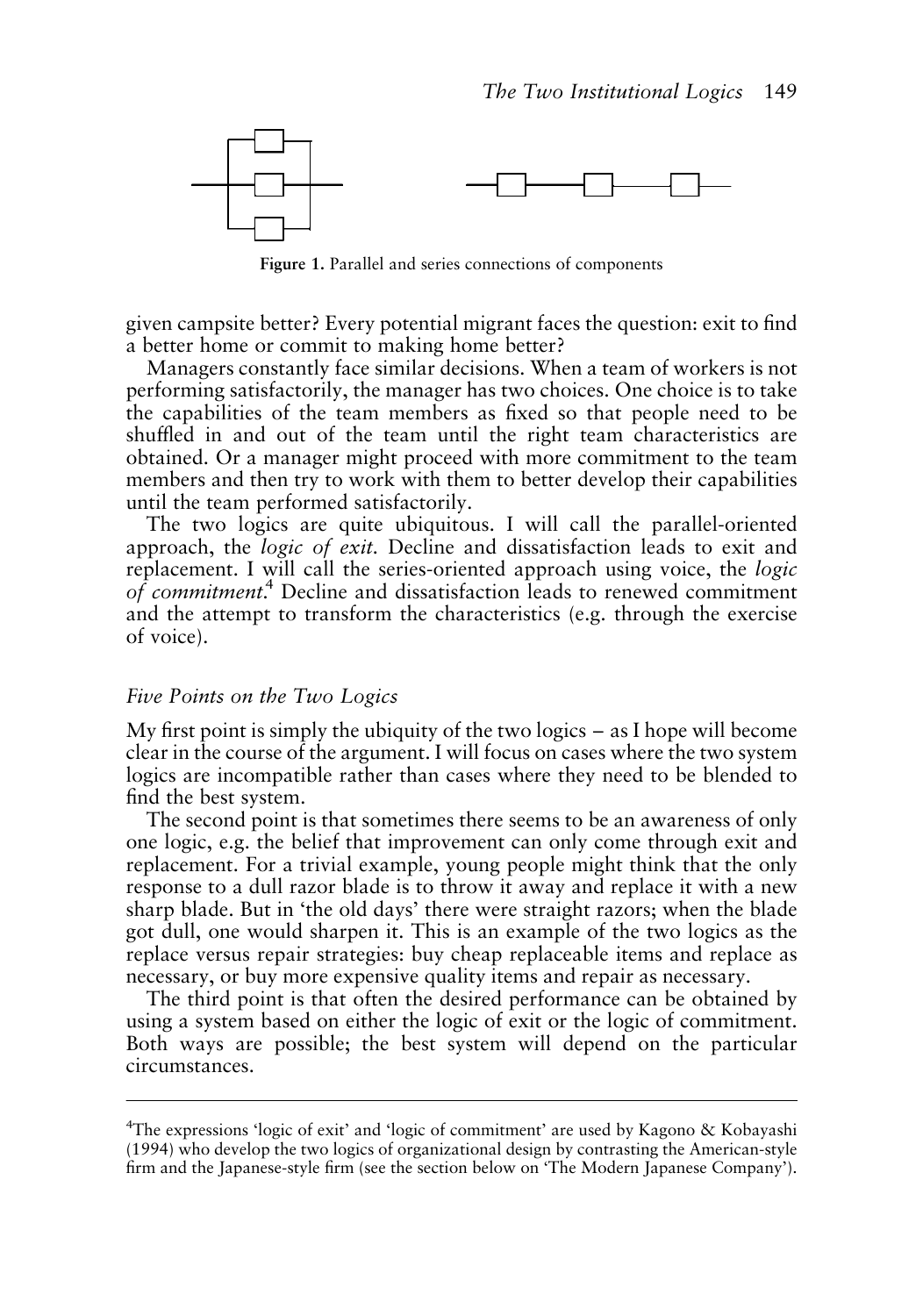

Figure 2. Breadth-first search versus depth-first search

The fourth point is that there are often interdependencies in a system based on one of the logics so that hybrids tend to be lethal rather than vigorous. If one tries to 'mix and match' exit-based components with commitment-based components, then the system will most likely malfunction.<sup>5</sup>

For instance, in an exit-based system of conflictual labour relations, large inventories help to mitigate the hold-up problem of workers going on strike. A just-in-time inventory system fits together with cooperative labour relations. But if a company with conflictual labour relations decides to try a just-in-time system to save on inventory costs, then any labour conflicts (e.g. truckers) will lead to costly hold-ups for the company.

Or in an exit-oriented system of arms-length finance, companies need low leverage and a large equity buffer since, when the company hits some turbulence, their financiers may not be willing to extend or rollover their loans. But in a commitment-oriented system of relational finance, firms can have more leverage since their financiers are expected to stay committed in times of trouble.<sup>6</sup>

One of the (partial) explanations for the East Asian crisis in the late 1990s was that the globalization of finance tempted highly leveraged firms in countries that historically had relational finance (e.g. Korea) to 'take advantage' of the cheap and easy finance available from international (arms-length) financiers. But then small shocks to the new 'hybrid' system were soon amplified to a crisis when arms-length financiers did not rollover loans and firms had too much leverage to ride out the shocks. In such a system that got stuck halfway between the two system logics, there are two basic policy options. One option is to make a wholesale conversion to an exit-based system of arms-length finance. The other option is to curtail the impact of the exitbased features to maintain functionality in a modernized commitmentbased system, e.g. using capital controls to install 'speed bumps' on the 'hot money highway' of globalized arms-length finance.

 ${}^{5}$ See Jacobs's (1992) analysis of corruption resulting from a 'monstrous hybrid' between the commercial and guardian syndromes.

<sup>&</sup>lt;sup>6</sup>See Goldberg (1980) for the contrast between relational and arms-length contracts.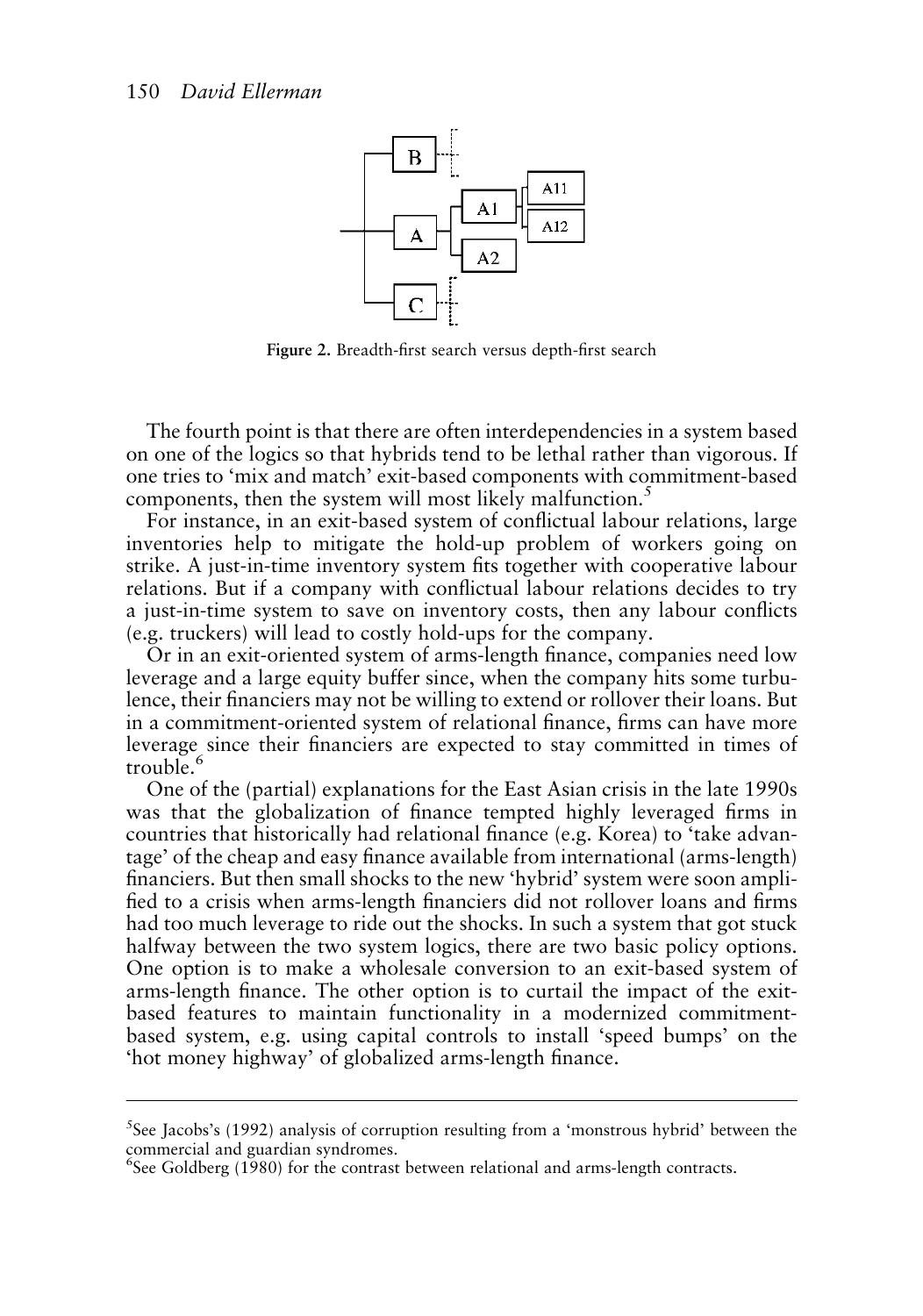The fifth point is that while one system logic may be appropriate in one case and the other logic in another case, there is however a 'worst of both worlds' hybrid which combines the fixed characteristics of the one logic with the fixity of the option in the other logic. If both the option and the characteristics are fixed, then one has an unviable 'lethal hybrid' that cannot change in the face of adversity and decline. Unfortunately, some attempts to create hybrids with the virtues of both logics may end up with the worst case that only combines their vices.<sup>7</sup> And some attempts to jump over the chasm by converting a system based on one logic into a system with the other logic may stall halfway across and fall into the chasm to get the 'worst of both worlds.'

I am focusing on cases where the two logics tend to be antagonistic or mutually exclusive (i.e. hybrids are more lethal than vigorous) so that the system needs to be based on one logic or the other. If the two logics are on the two axes, then we are interested in cases where the best solution is a corner solution.

There is a whole range of cases where the two logics are complementary rather than antagonistic. The logics appear as two 'moments' that need to be optimally combined to have the best solution. Then the best case is not a corner solution but some convex combination of the two moments. For instance in complex adaptive systems, the parallel-oriented moment is called exploration (or variation) and the series-oriented moment is *exploitation* (or selection).<sup>8</sup> If the goal of the model is to reach a higher altitude on a rugged and cloudy 'adaptive landscape' then exploitation means staying committed to the given hill and climbing higher on it, while exploration means jumping, traversing, or otherwise exiting to another hill that may be higher. In such a system, a corner solution would not work. A system with all exploration would jump in an agitated manner from hill to hill without settling down to climbing higher on any hill. A system with all exploitation would only climb the hill it is on, and so it would tend to get stuck on a low hill.<sup>9</sup>

#### The Two Ways to Handle Risks

#### Two Ways to put Eggs in Baskets

One of my theses is that often there seems to an awareness of only one system logic to the exclusion of the other. This is probably nowhere more true than in

<sup>&</sup>lt;sup>7</sup>For instance, many Panglossian treatments of migration and development see people using the 'exit to find a better home' logic but then either returning from a 'temporary' migration with needed skills or at least sending back remittances to fuel local development so that the virtue of 'committing to make home better' will also be realized. But, as the saying goes, 'there is nothing more permanent than "temporary' migration"' and the remittances are spent largely for consumption purposes (see Jacobs, 1984: 122 on remittances; and overall see Ellerman, 2003). In this case, the desire to take the exit logic but still get the virtues of the other logic has largely proved to be a vain hope.

<sup>&</sup>lt;sup>8</sup>See, for example, Pagels (1988) or Axelrod & Cohen (1999).

<sup>9</sup> Economists often assume a simplified 'one hill' model where hill-climbing mechanisms (local optimization) will suffice.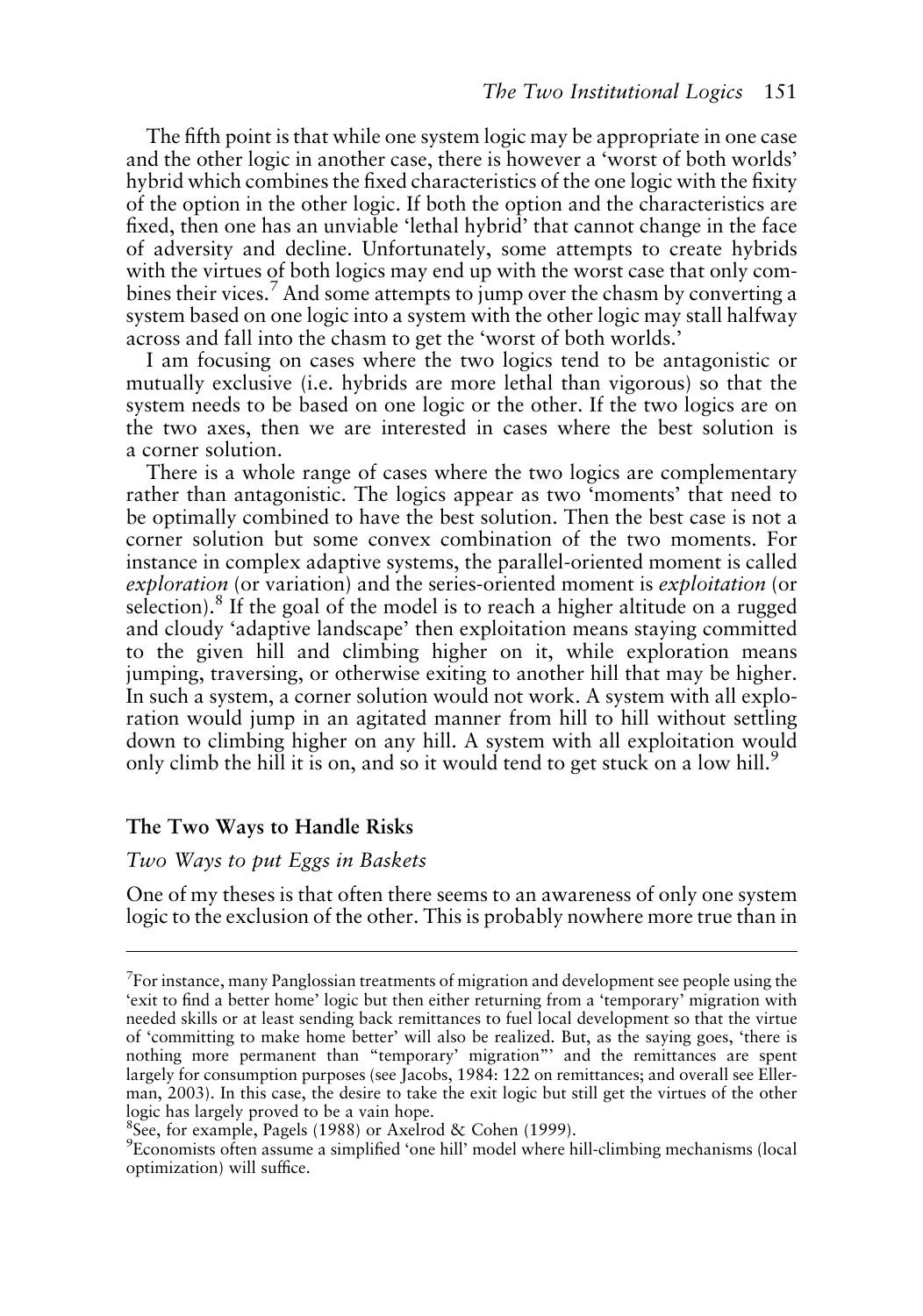neoclassical economics, which is based on the exit-oriented logic of the market. But the one-sidedness also extends to basic questions of handling risks. One often finds the almost knee-jerk response to any risk problem; the solution is the parallel-oriented strategy of diversification. Don't put all your eggs in one basket. Use one's resources to place many small bets rather than one or a few large bets. In terms of a tree search, this is the strategy of making an extensive parallel search of the first boxes on many different branches rather than an intensive search over the series of boxes along one branch.

The usual diversification recommendation to 'spread your eggs between many baskets' makes the implicit assumption that the baskets have fixed characteristics (e.g. a fixed probability that the eggs in a basket will be broken by the basket tipping over or being dropped). But if the characteristics of some baskets can be significantly changed by a commitment of attention and control to one or a few baskets, then the dual risk reduction strategy emerges. Put all your eggs in one or a few baskets, watch them very carefully, and make sure the baskets are not tipped over or dropped.<sup>10</sup>

The logic of commitment enters through the door of flexible characteristics – in this case the risk characteristics. The probabilities of a person having an accident might not be fixed independently of the person's activities but might depend on the precautions taken by the person. When the logic of exit (diversification) works too well, e.g. complete insurance against the consequences of accidents, then the insured will neglect taking precautions and hazards will increase, i.e. moral hazard. To combat moral hazard, one has to move back a little ways toward the logic of commitment by exposing the insured to some of the costs of accidents, e.g. deductibles and co-pay in medical insurance.

This foreshadows a basic theme. When the choice environment is parsed into a set of options each having certain characteristics, the choice of a commitment-oriented strategy or an exit-oriented strategy will in part depend, respectively, on the extent to which the characteristics are flexible or are fixed.

# Two Biological Reproductive Strategies

The choice of risk reduction strategy hinges on the question of whether or not a commitment of resources to one or a few options can significantly change the risk characteristics of those options. In biology, all organisms face the reproductive risk that their genes may not survive into the next generation. Since organisms only have limited reproductive resources to address this risk problem, they tend to 'choose' one or the other of the 'corner solutions' to solving this risk reduction problem.

 $10$ Hence probability theory neglects the dual risk reduction strategy when it takes the probability distribution as being independent of the 'bets' made on each outcome.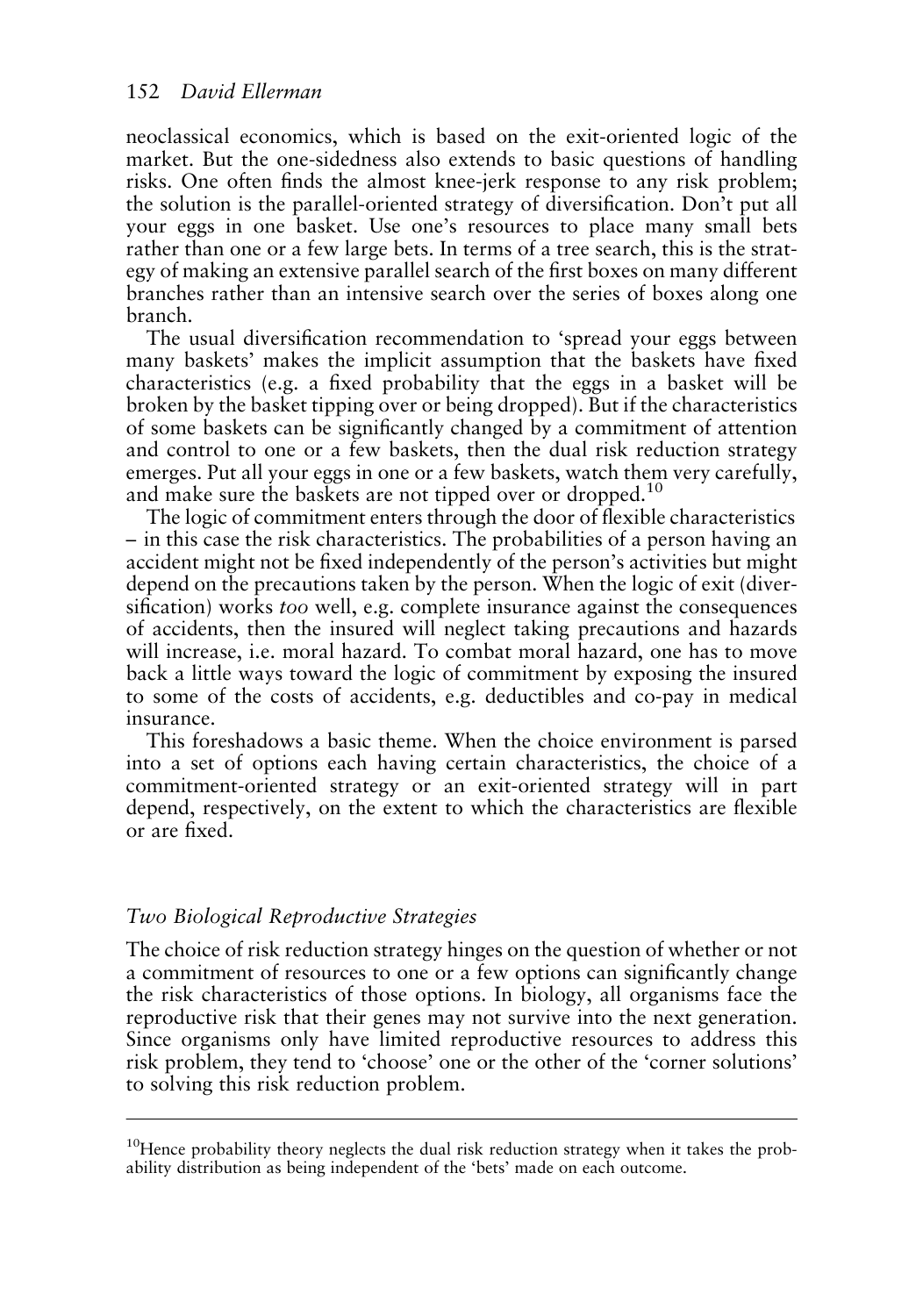If organisms have little or no control over the risk characteristics faced by their offspring, then the organisms will tend to favour a diversification strategy called r selection. They spread their reproductive resources over many offspring as with most insects and fish, $11$  and then the offspring face the odds with little or no parental assistance. The emphasis is on the quantity rather than quality of offspring. However, if the parents can significantly control the risk characteristics faced by their offspring and if the offspring can be produced with a 'quality' to improve their odds, then that species will tend to favour the commitment-oriented strategy called K selection. They invest their reproductive resources in a few 'quality' offspring as with mammals and then they provide intensive parental care to the offspring.

#### Two Ways to Increase Reliability

Another example is from reliability theory in engineering. The risk is system failure when a component breaks down. The parallel-oriented approach to reducing that risk (increasing reliability) is redundancy. In the general parallel (exit-oriented) case, there may be two ways to explore parallel options, one at a time or, if possible, simultaneously. One form of exit-oriented behaviour is to try one option, then another, and so forth. Another form of exit-oriented behaviour is to try many options simultaneously as when eggs are spread between many baskets or when biological resources are spread over many offspring. These two forms of the parallel-oriented approach come out clearly in reliability theory.

The one-at-a-time approach to redundancy (parallelism) is called *standby* redundancy. The system uses one option or subsystem until it breaks down and then it switches to the standby system. An aeroplane might have a standby radio or navigational system; if the primary system breaks down, it can switch to the standby system. The simultaneous approach to parallelism is called *active-parallel redundancy*. For instance, an aeroplane with several engines is using active-parallel redundancy; if one engine breaks down, hopefully the others will suffice to land the plane safely. Otherwise they may have to switch to the standby way of getting to the ground safely, parachutes.

Scarce resources are used to build reliability into a system. In some cases, using redundancy to increase reliability may not be technologically possible. The dual way to increase reliability is to use resources to improve the reliability characteristics of the components of the one system. Thus, the trade-off between the two logics in using resources to reduce risks and increase reliability is 'Redundancy versus improved elements' (Von Alven, 1964: 240).

 $11$ Species such as the social insects (e.g. bees and ants) that can create a controlled microenvironment to protect their young (beehive or ant hill) will use the K-selection strategy.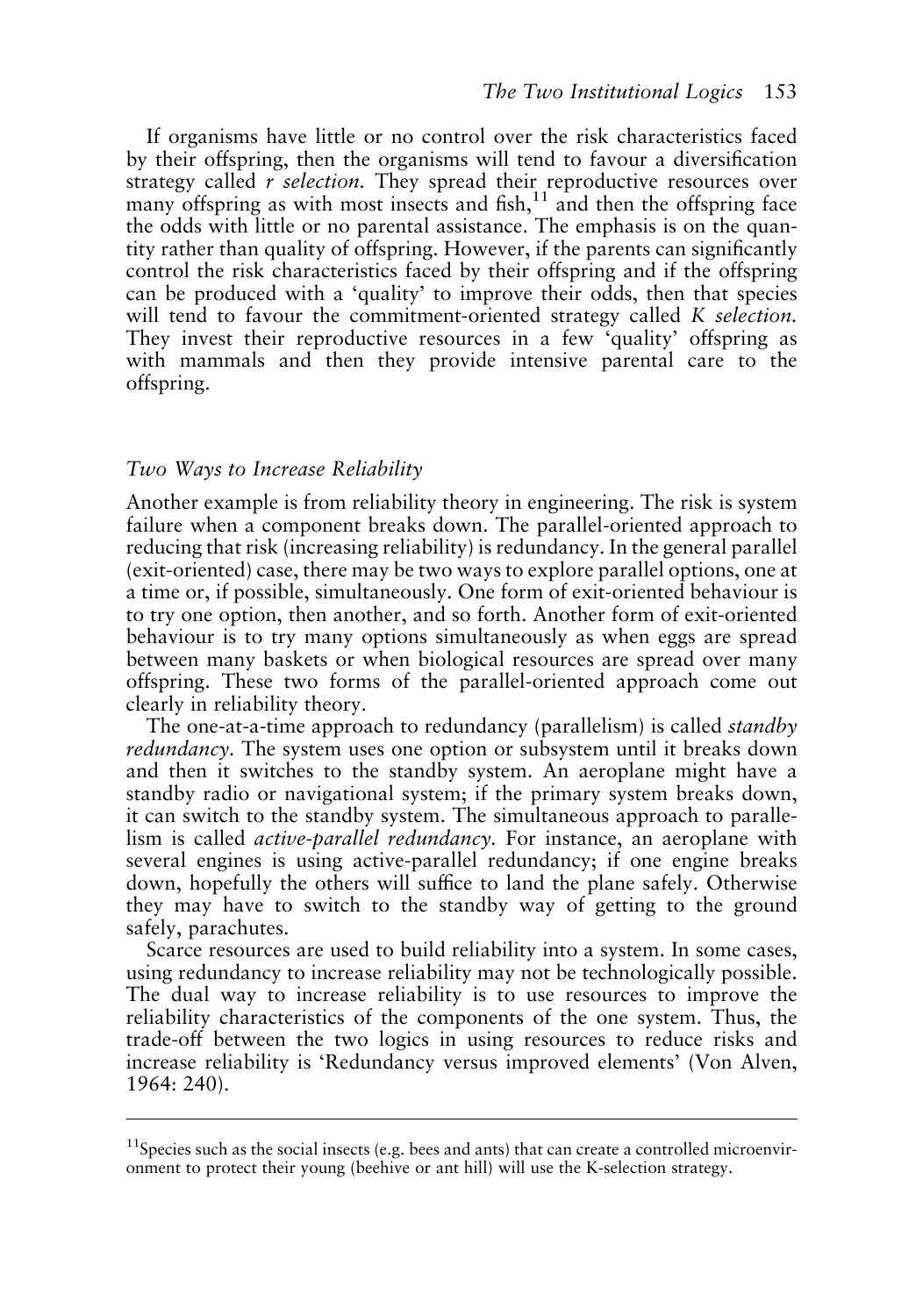These examples illustrate the second point that there is another way to reduce risks than just distributing one's eggs between many baskets.

#### The Two Ways to Get Flexibility, Performance and Efficiency

### Flexible Options or Flexible Characteristics in Given Option?

In the options and characteristics model, the two system logics differ by what is fixed and what is flexible. With the parallel- or exit-oriented logic, the characteristics of an option are taken as fixed so flexibility is obtained by exiting one option and taking another. If workers do not have the desired skills for a new technology, then relocate or fire those workers and hire others with the desired characteristics. With the series- or commitmentoriented logic, the option is taken as fixed so flexibility is obtained by changing the characteristics of the option. Workers with some commitment from the company for employment security would be more willing to learn new skills and retrain for new technologies since they would not be 'working themselves out of a job'. It is not a question of flexibility or not, but of achieving flexibility in one way in one system or in another way in another system.

Exit versus commitment are the two logics that run through the design of institutions. The market is an institution that operates largely on the basis of the logic of exit. Economics developed first as the theory of markets and market behaviour, so economics tends to see the world through an exitoriented lens.

The economist tends naturally to think that his mechanism (exit) is far more efficient and is in fact the only one to be taken seriously. (Hirschman, 1970: 16)

Organizations (including political units or polities) would seem to be the natural setting for commitment-based strategies. If there are some costs or barriers to exit in the face of dissatisfaction, then the exercise of voice may be the better way to change things. Hence one might expect to see organizations designed on the basis of the logic of commitment.

# Allocative Efficiency or X-efficiency?

More broadly, take an option to be a particular use of a resource and take the characteristic of the resource to be its productivity or effectiveness in that use. Then the two system logics give two ways to get improved performance and efficiency. The exit-oriented strategy is to move resources to higherproductivity uses (e.g. through the market) and the commitment-oriented strategy is to get higher productivity out of resources in the given use (e.g. in an organization). The exit-oriented notion of efficiency is allocative efficiency associated with markets. Resources in a certain use have fixed productivity so it is a question of the allocation of resources to the highervalued uses. The commitment-oriented notion of efficiency is X-efficiency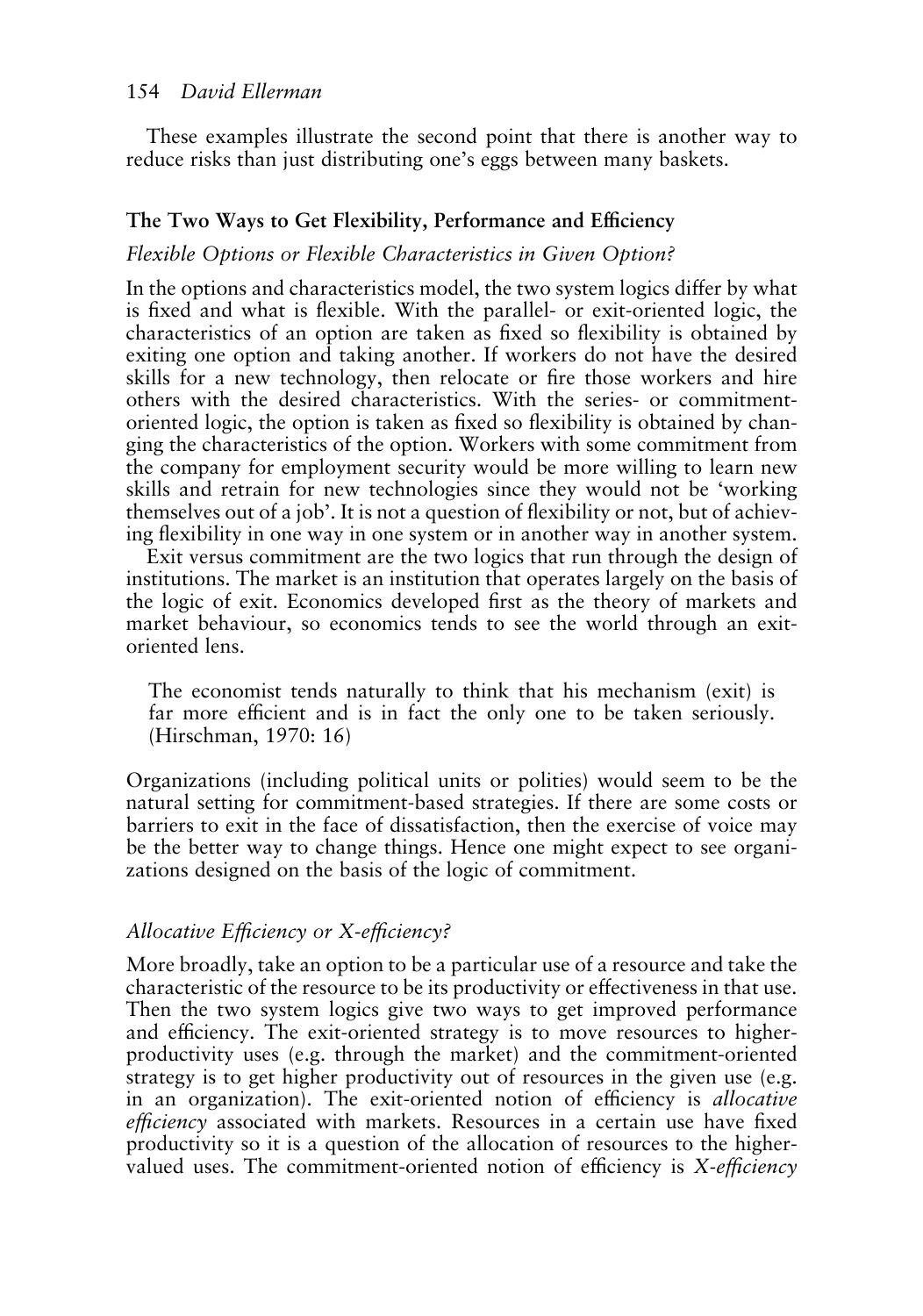(Leibenstein, 1966, 1984) where the principal variable productivity of a resource in a given use (e.g. in an organization) is human effort.<sup>12</sup>

If a skill is quite standardized and available on the market, then in that case the exit-oriented logic can work in a firm. The threat of dismissal calls forth more effort. The low-trust system is self-reinforcing in its system logic. Low trust leads to highly explicit contracts with competitive arms-length relationships with no need to invest in building trust or loyalty, and thus the low-trust environment is reproduced.

However, the logic plays out differently when the jobs require more firmspecific skills and where the quality of effort is not only variable but largely hidden. If there was little mutual commitment between the staff and the management, then the staff would have little reason to put forth hidden effort and little incentive to invest time and effort in acquiring firm-specific skills. And management would have little incentive in upgrading staff skills that are not firm-specific since the staff might then solicit and accept an offer from another firm that would not need to repeat the training. In firms where firm-specific 'human capital' and quality effort are important, the human relations system will tend towards a commitment-based logic (see Blair, 1995). A labour union can be a positive contributor to such a human relations strategy (see Freeman & Medoff, 1984). High trust relationships allow more incomplete relational contracts, which require investment in building trust and loyalty so that the high trust environment will be reproduced.

Since low-trust exit-oriented relationships and high-trust commitmentoriented relationships each tend to be self-reinforcing, there are two organizational equilibria. For instance, in Douglas McGregor's (1960) management theory, the two equilibria based on the two logics are 'Theory X' and 'Theory Y'.

There is also a motivational aspect to these two logics. The exit-oriented logic emphasized in economics goes along with extrinsic pecuniary motivation. But successful organizations sponsor another type of motivation where the individual 'identifies' with the product and the organization, and also where the management shows that it 'identifies' with the company staff (all of which might be seen as an 'implicit contract' between management and the workers). That is the motivational side of the internal commitment-oriented logic in the organization.

In the literature of economics, Herbert Simon has perhaps done the most to emphasize the inadequacy of exit-based reasoning and pecuniary motivation to account for organizational behaviour.

A department will be less likely to skimp on quality to cut costs if its members identify with the final product. In particular, identification

<sup>&</sup>lt;sup>12</sup>Notice that the exercise of voice now appears as the exercise or calling forth of effort broadly interpreted. Although the terminology of X-efficiency came later, Hirschman has emphasized the importance of the alternative notion of efficiency in economic development: 'development depends not so much on finding optimal combinations for given resources and factors of production as on calling forth and enlisting for development purposes resources and abilities that are hidden, scattered, or badly utilized.' (Hirschman, 1958: 5).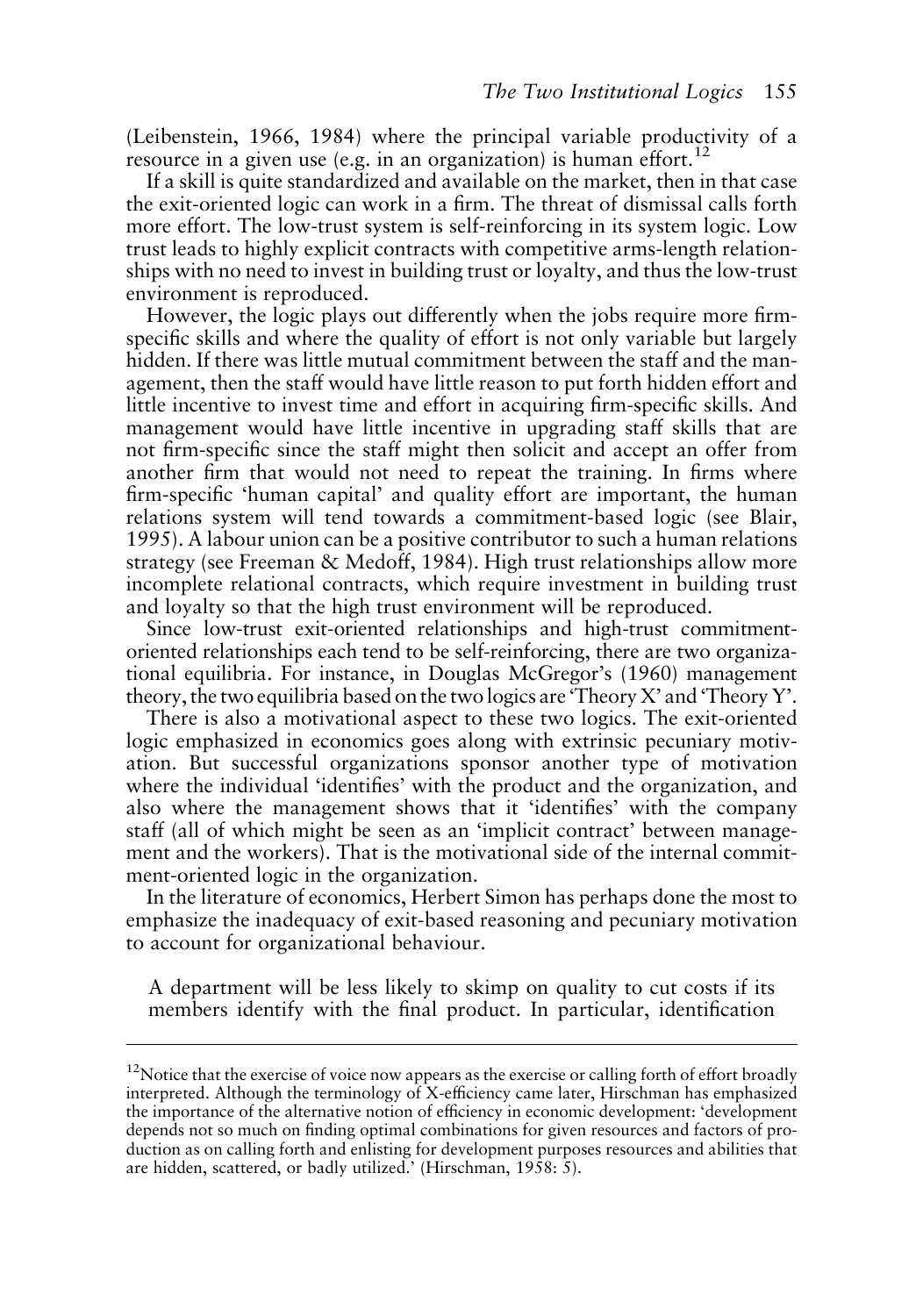becomes an important means for removing or reducing those inefficiencies that are labeled by the terms 'moral hazard' and 'opportunism'. (Simon, 1991:  $41$ )<sup>13</sup>

Organizations are so important in modern economies and neoclassical economics is so one-sided in its focus on the exit-oriented market logic that Simon considers the theory to be quite incomplete.

The economies of modern industrialized society can more appropriately be labeled organizational economies than market economies. Thus, even market-driven capitalist economies need a theory of organizations as much as they need a theory of markets. The attempts of the new institutional economics to explain organizational behavior solely in terms of agency, asymmetric information, transaction costs, opportunism, and other concepts drawn from neo-classical economics ignore key organizational mechanisms like authority, identification, and coordination, and hence are seriously incomplete. (Simon, 1991: 42)

## The Modern Widely-Held American Company

If the exit logic fits markets and the commitment logic fits organizations, then what would an organization look like if it were based on the logic of exit? This brings us to the 'model' of the widely-held American corporation. To apply the exit logic, there is one complication. Who's in and who's out? Who are the members of the organization?

There are actually 'two companies': the company as a legal entity and the company as a working group of human beings.<sup>14</sup> The legal entity, the legal or de jure firm, has the shareholders as the members. But the members of the actual or *de facto firm* are the managers and workers who actually carry out the company's business. In a small closely-held company, the de jure firm and the *de facto* firm are largely the same. But for the large modern publicly traded American company, there is very little overlap between the *de jure* firm (shareholders) and the *de facto* firm (employees including managers). Those who are actually inside the company (the staff) are, from the legal viewpoint, outside the firm and have only a market relationship (employment) to the firm. Those who are legally inside the company (the legal members of the company), are the far-flung shareholders who typically have no business relationship with the company aside from the share ownership and who typically have well diversified portfolios of shares (see Figure 3).

The commitment-oriented logic of organizational design would be appropriate for a company, but the problem is that there are the two companies. The commitment-oriented design is applied, at best, to the *de jure* 

<sup>&</sup>lt;sup>13</sup>Here again we see the logic of commitment being used to combat moral hazard.<br><sup>14</sup>For instance, in the management literature this is closely related to W. Richard Scott's (1998) distinction between a corporation as a 'rational system' and as a 'natural system'.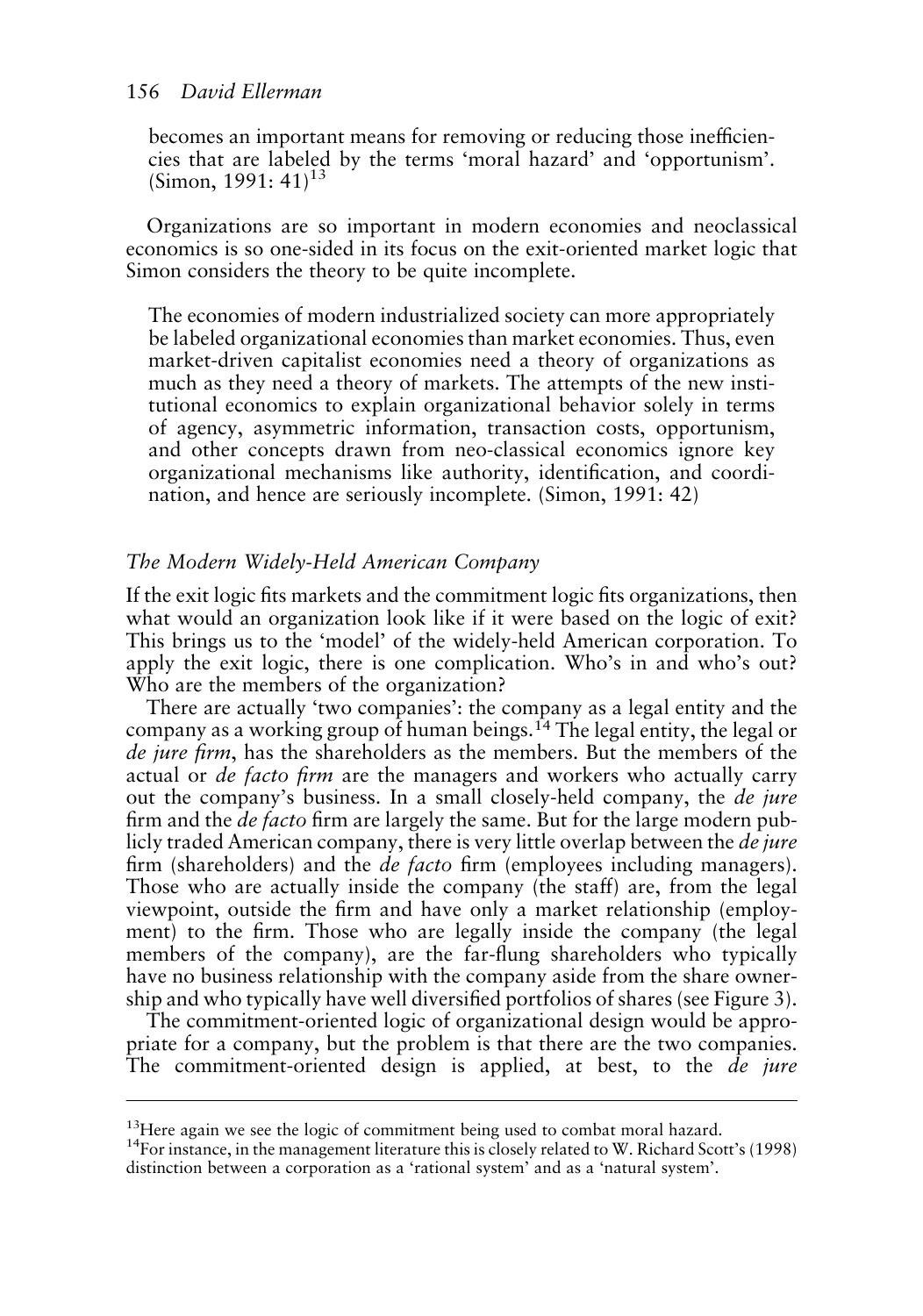

Figure 3. The two companies in a publicly traded American 'company'

company. The shareholders are seen as the insiders, principals, members, and owners of the *(de jure)* company. When things are not going well, the shareholders are legally empowered to change 'their company'. And since the people who actually work in the company, the de facto company, are seen legally as having only a market relationship to the company (the employment relation), their role is modelled on an exit-based logic.

In the Anglo-American economies, starting from closely-held firms (with little divergence between the *de jure* and *de facto* firms) the growth of the public market in equity shares has created these rather odd chimeras. And as the de jure firm ('ownership') has diverged more and more from the actual firm, the legal theory broke down. The transaction costs for dissatisfied far-flung shareholders to organize and actually change things were very high. And the returns from organizing enough shareholders would be shared by all shareholders, so there was also a strong collective action problem. Hence shareholders used the 'Wall Street Rule'; if you don't like the way things are going, exit by selling your shares.

Hence, the people legally empowered to implement a commitment-based strategy ('change things') use a de facto exit-based strategy (sell). And the managers and workers who are *de facto* in a position to implement a commitment-oriented strategy ('change things') are seen legally as being outsiders ('employees') on the other end of a market relationship with the company. They are not the principals or owners directly empowered by corporate law to change things – so in the eyes of the law, their only option is to quit ('exit') if they are dissatisfied (love it or leave it). Any attempt of workers to organize in unions to secure rights in the firm is seen as antithetical to the exit-based logic of competitive markets. The union is seen as the party on the other side of a contract with the company, not as a part of the internal governance structure of a company. Any attempt of the workers, the members of the *de facto* firm, to formalize powers to directly 'change things' is seen as infringing on the 'management rights' exercised by the supposed agents of the far-flung shareholders who are the legal members of the company.

Of course, this bizarre structure would not actually work. Some insiders gladly grabbed the levers of actual control dropped by the shareholders. Those insiders are the top managers, so we arrive at what Adolf Berle and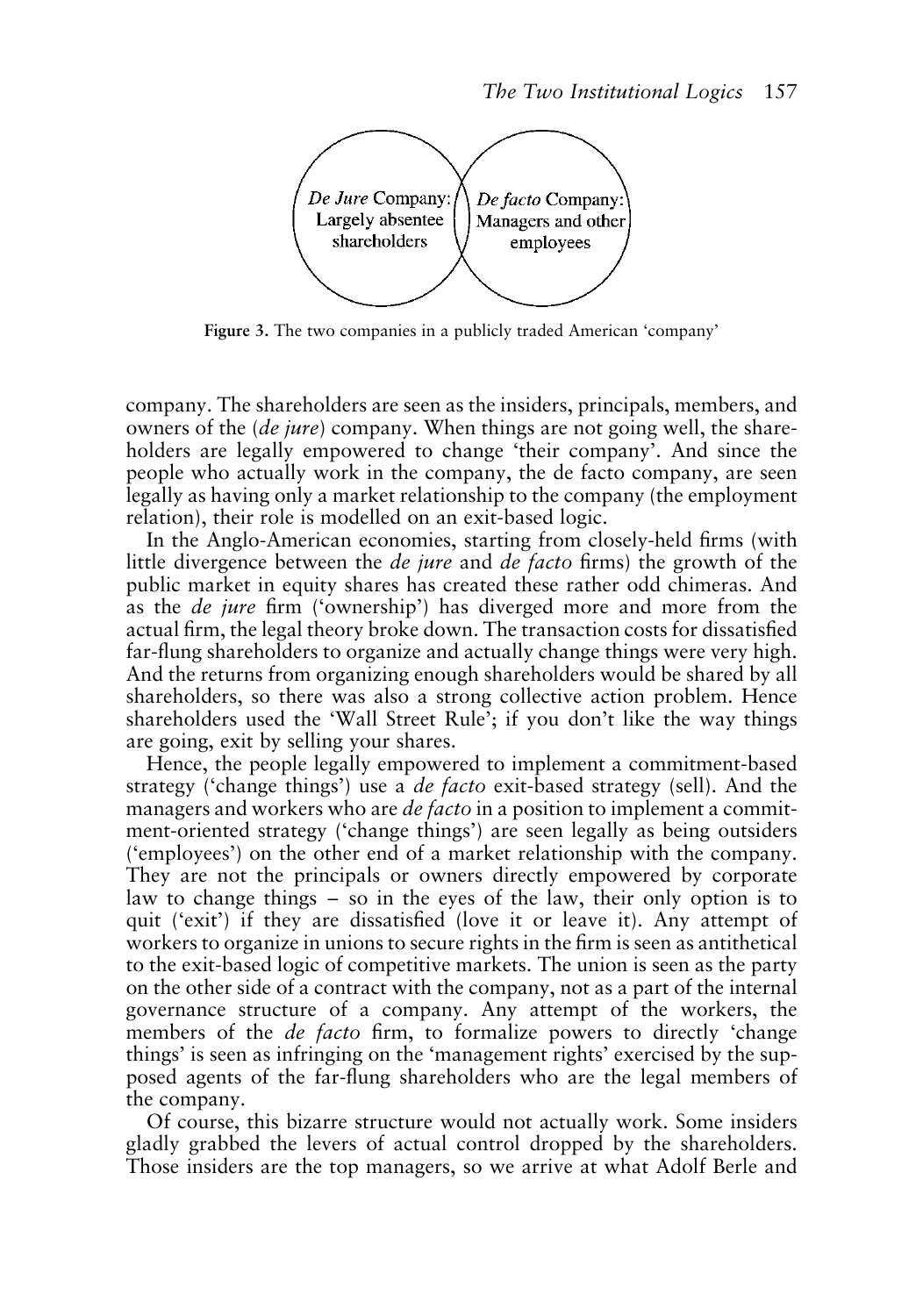Gardner Means called the 'separation of ownership and control' (Berle & Means, 1932: 89) and at what is currently called the 'corporate governance problem.' The legal theory or 'model' is shareholder capitalism; the underlying actuality is managerial capitalism.<sup>15</sup>

And from the motivational viewpoint, the bizarre model structure would not work unless those who are legally outsiders on the other end of the employment contract – getting only the economic reward of salary or wage – were to a significant degree committed to and identified with the company. Although this is almost entirely ignored by conventional exitoriented economics, Economics Nobel-laureate Herbert Simon has emphasized the point.

Organizations would be far less effective systems than they actually are if such (economic) rewards were the only means, or even the principal means, of motivation available. In fact, observation of behavior in organizations reveals other powerful motivations that induce employees to accept organizational goals and authority as bases for their actions. ...[The] most important of these mechanisms [is]: organizational identification. (Simon, 1991: 34)

Hence, the members of the *de facto* company do in fact tend to identify with the company even though they are legally outside the company!

The large American firm is actually a rather odd and incoherent organization. Those who are legally inside the firm (shareholders) act as if they were outside, and those who are legally outside the firm (employees) act as if they were inside.

This mismatch between the model and reality leaves the analyst in a quandary. Should one analyse the rather mythical company model as it exists in the lawbooks and in the economics textbooks? That is the 'American model' broadcast to the world by ivory tower academics who might think that American companies actually work that way. But since actual organizations need a healthy dose of commitment-oriented behaviour to work well, the archetypal exit-oriented 'American model' is a textbook model only. The actual large widely-held American companies use a version of the logic of commitment. But the top managers who assume and exercise the legal rights of the insiders (owners) often try to treat all the *other* employees as outsiders on an exit-based model (e.g. in the labour relations system). Hence the actual large widely-held American firm ends up being something of a contested battleground between the two logics.

<sup>&</sup>lt;sup>15</sup>Since there is no legal legitimation for the actual system, the public relations machinery in the companies, in the business press, and in academia broadcasts the goal of 'maximizing shareholder value' while the managers show their actual goals in their salaries, benefits, perquisites, (manipulated) stock options, and golden parachutes.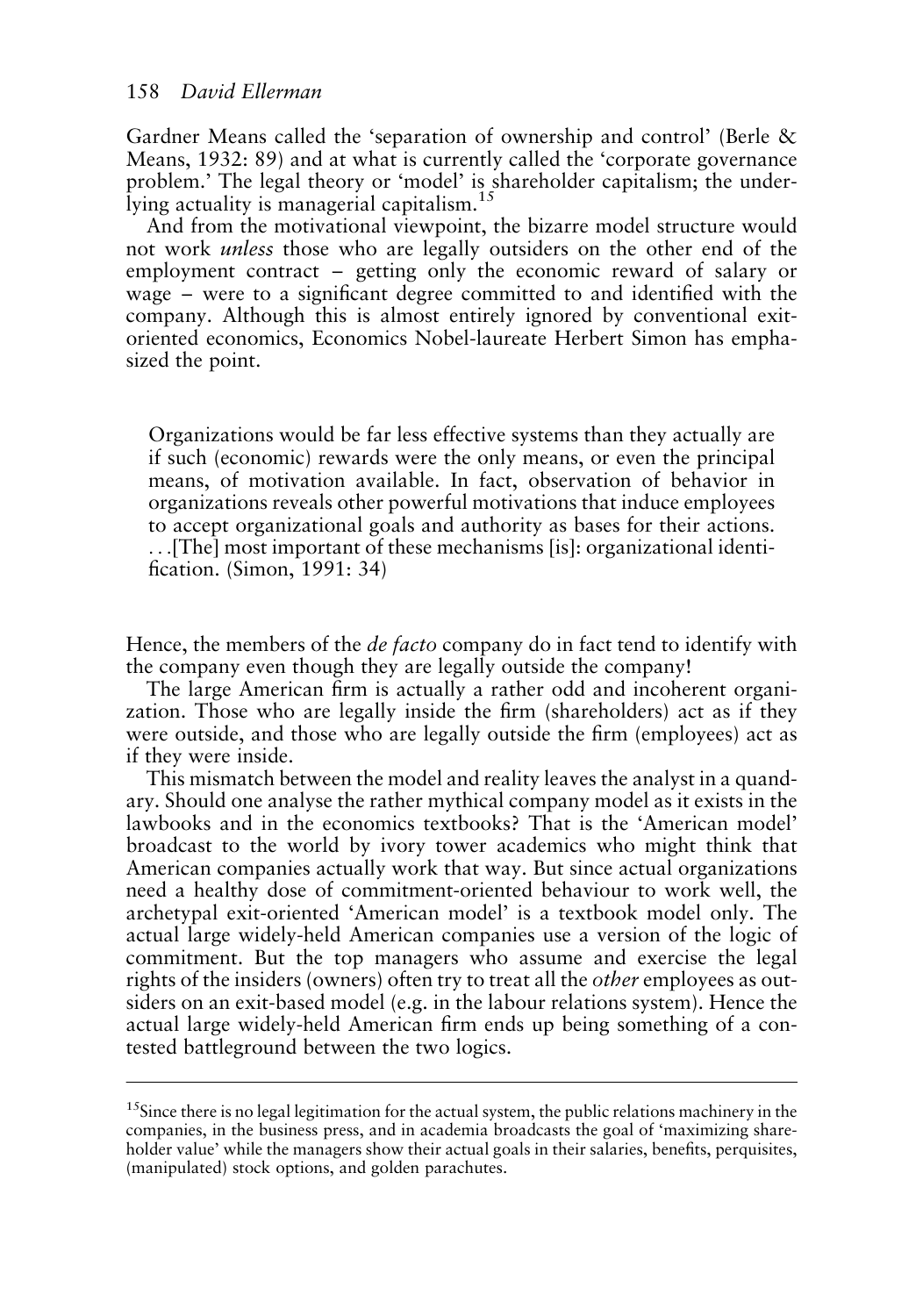In any case, for analytical purposes we will juxtapose two rather pure models, a firm organized on an exit-based model and a firm organized on a commitment-based model.

#### The Modern Japanese Company

In their introduction to a book of essays by Japanese authors about the Japanese-style firm, Ronald Dore and Hugh Whittaker echo Herbert Simon, at least about the Japanese case: 'Most of the authors would agree that if you want to understand what goes on in Japanese boardrooms, you can throw most of the writings that go under the rubric "agency theory" out of the window' (Dore & Whittaker, 1994: 3).

In the post-war era, the large Japanese firms have perhaps gone the furthest to develop the organizational logic of commitment and to contrast it with the logic of exit. For instance, to one trained to think in terms of the logic of exit, any immobilities, rigidities, or barriers to exit would just seem inefficient and irrational. But Japanese economists have evoked the example of useful barriers to exit, as in the practice of a captain being expected to go down with his ship.

The way in which underpayment of wages in the early years of service and the acquisition of firm-specific skills create barriers to exit is obvious. These exit barriers perform several important functions for the firm as an organizational entity. The first is the incentive function whereby the interests of the firm and the interests of the individual are linked. Unable easily to exit, people can only protect their interests by working to ensure that the firm prospers. ... The interlinking of interests means that when crisis looms, efforts are redoubled. The option of leaving the sinking ship is not freely available, either to the crew or the captain. (Kagono & Kobayashi, 1994: 94)

Barriers to exit can enhance identification and thus  $X$ -efficiency.<sup>16</sup> During the last quarter century, the township-village enterprises (TVEs) have been a driving part in the remarkable Chinese transition. But their success has been something of a mystery to the orthodox economic viewpoint – lack of conventional ownership and lack of labour market flexibility. The TVEs exemplified the logic of commitment. The management identified with the staff since they had to provide jobs and related services to the people of the township or village, and the workers identified with the firm since that was their one chance for a good job (the Chinese government tried to prevent free mobility).

 $16A$  perfect labour market is similar to perfect insurance in that it gives workers no incentive to put forth effort (i.e. improve their effort characteristics) since, if caught shirking, they can exit and costlessly find the equivalent job elsewhere. The efficiency wage hypothesis is that firms will introduce imperfections by paying more than the going wage for a standard type of work so that workers will have something to lose if found to be shirking. See Akerlof & Yellen (1986).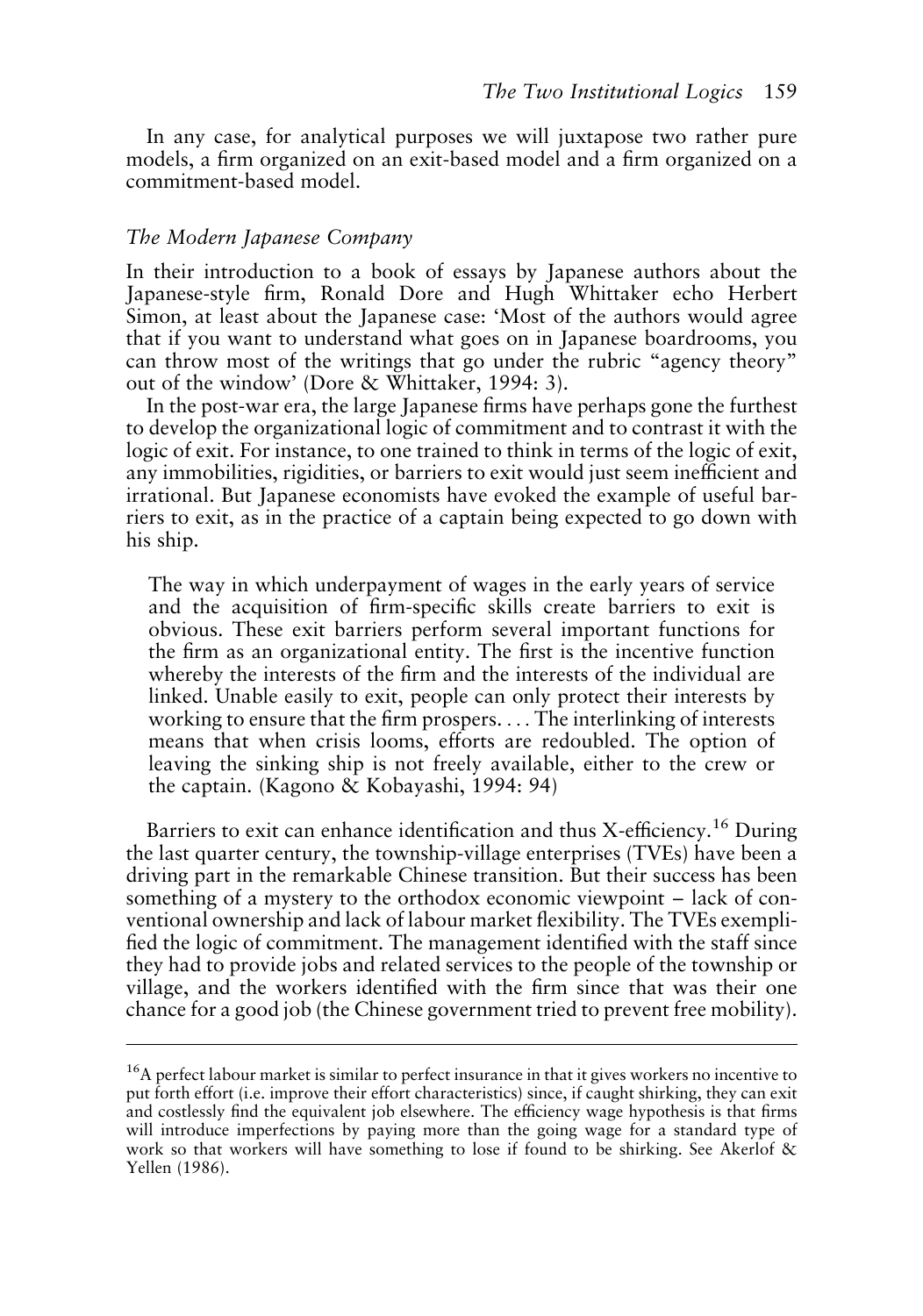The loss in allocative efficiency due to factor immobility seems to have been more than counterbalanced by the increase in X-efficiency since the Chinese growth episode over the last quarter century is the largest in recorded history.

A simple cooperative action game (of the prisoner's dilemma variety) can be used to illustrate the difference between a company based on low trust with individual optimization and a company based on high trust, identification with the firm, and a cooperative corporate culture (see Leibenstein, 1984, for the best treatment of this approach to the Japanese firm). The players A and B could be thought of as managers and workers (or as any two groups in the firm) who need to cooperate together to increase the X-efficiency of the firm (see Table 1). If each player chooses the individualistic notcooperate action, then they receive the non-cooperative payoff of \$A and \$B. If they cooperate, then the total results increases by (say) 2 which we assume is evenly split to arrive at the cooperative payoffs of  $A + 1$  and  $B + 1$ . But if one party opportunistically chooses the individualistic non-cooperative option when the other party acts cooperatively, then the total result remains the same (no increase without cooperation of parties) and two units are shifted to the opportunistic party. The strategy pair (Not Cooperate, Not Cooperate) is the dominant equilibrium solution. No matter which strategy one player chooses, it will always pay the other player to take the noncooperative action. But that non-cooperative outcome (\$A, \$B) is dominated by the cooperative outcome ( $(A + 1, B + 1)$  which is better for both parties.

This prisoner's dilemma-type game is a generic representation of the countless cooperative action situations that occur continuously and at every level in the complex multi-person productive operation of a firm. In each given situation, effective monitoring and enforcement might be applied at a certain cost to change the payoffs and thus assure the cooperative outcome. But this 'external' neoclassical solution is hardly feasible over the countless cooperative action situations that occur in a complex team operation.

The question is not whether free riders exist – much less employees who exert something less than their maximum – but why there is anything besides free-riding. Why do many workers, perhaps most, exert more than minimally enforceable effort? Why do employees identify with organizational goals at all? (Simon, 1991: 34)

That question is left unanswered in the exit-based American-style model. The Japanese-style company uses the alternative 'internal' solution of developing

|           | Payoff to Player A, B | Payoff to<br>Cooperate | Player B<br>Not Cooperate |
|-----------|-----------------------|------------------------|---------------------------|
| Payoff to | Cooperate             | $$A + 1, $B + 1$       | $$A - 2, $B + 2$$         |
| Player A  | Not Cooperate         | $$A + 2, $B - 2$$      | \$A, \$B                  |

Table 1. Typical cooperative action game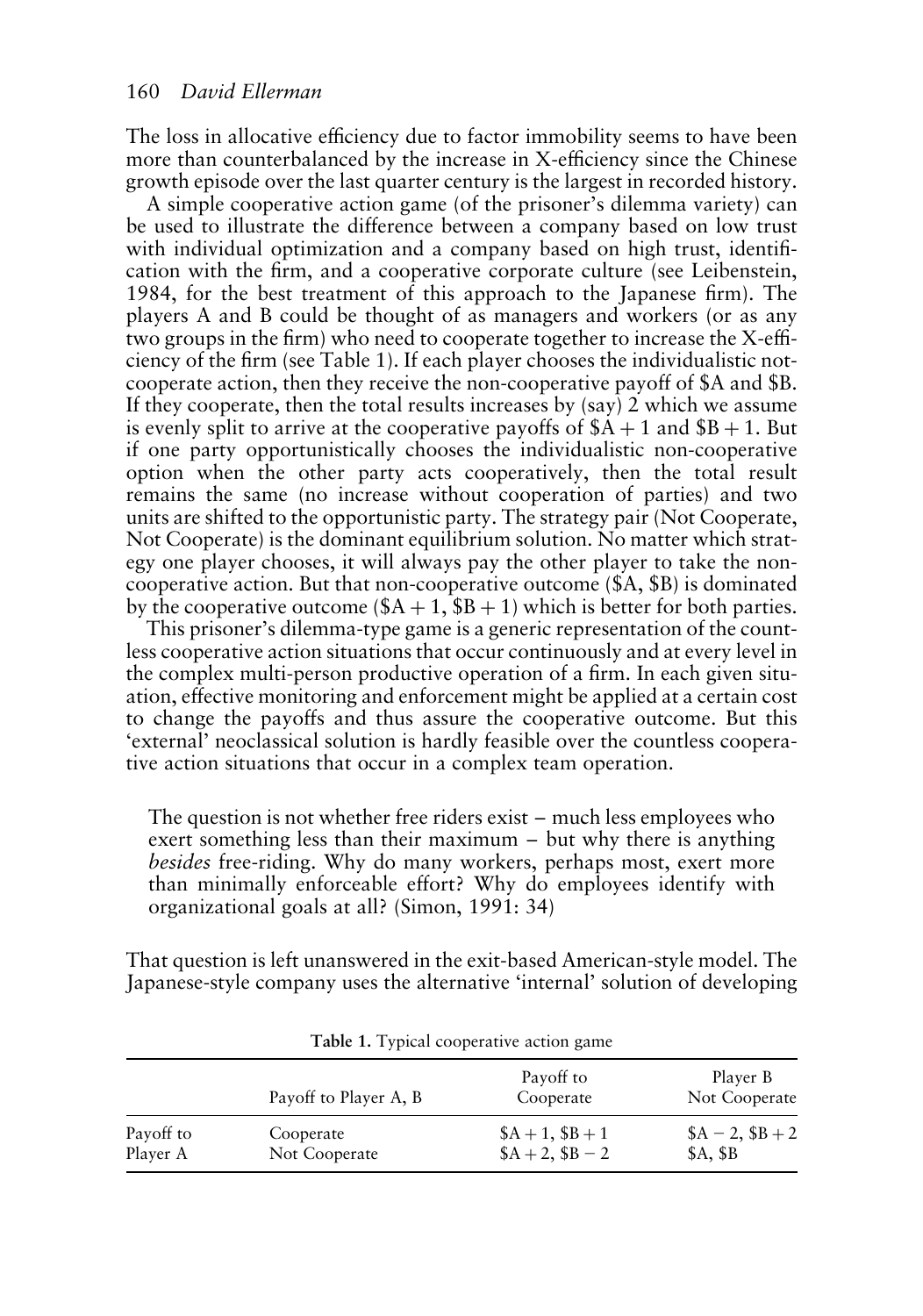a corporate culture of mutual commitment and cooperation that leads to a virtuous circle or high level self-reinforcing equilibrium. This cooperative culture is feasible because the managers and workers see themselves as the members of a commitment-based community and will reap the joint fruits of their cooperative efforts.

One logic or the other ramifies through all the aspects and structures of a firm. Sometimes a firm organized on the logic of exit is stereotyped as the 'American firm' and a firm organized on the logic of commitment is the 'Japanese firm' or 'J-firm.' (Aoki, 1988) But without promoting stereotypes, we can still summarize and compare in the following table some of the ways that the two logics affect firm structure.<sup>17</sup>

#### Ownership for Liquidity or for Enterprise?

Perhaps the last line of Table 2 requires some explanation. We can distil this wisdom from the academic scribblings of the defunct economist, John Maynard Keynes. Lord Keynes was much concerned with the adverse effects of the stock exchange on real investment and enterprise. Investment in productive enterprise is largely irrevocable, and the management of enterprise requires a long term commitment and the application of 'intelligence to defeat the forces of time and ignorance of the future...' (Keynes, 1936: 157).18 In short, it is based on the logic of loyalty and commitment. But when investment is securitized as a marketable asset on the stock exchange, then it 'is as though a farmer, having tapped his barometer after breakfast, could decide to remove his capital from the farming business between 10 and 11 in the morning and reconsider whether he should return to it later in the week' (Keynes, 1936: 151). The stock exchange panders to the 'fetish of liquidity' and thus continually undermines the bonds of long-term commitment that are so important to problem-solving and productive enterprise. Keynes, of course, wrote this long before today's problems with stock options and short-termism. Today's practice of the captain's exit facilitated by a golden parachute is the opposite of the practice of the captain going down with the ship (or falling on his sword).

In addition to this continual erosive effect, the stock exchange also absorbs otherwise productive capital in the function of speculation – which Keynes defined as 'the activity of forecasting the psychology of the market' (Keynes, 1936: 158). Keynes saw no problem when speculation was but a bubble on the stream of enterprise, but it was quite another matter 'when enterprise becomes a bubble on a whirlpool of speculation. When the capital development of a country becomes a by-product of the activities of

<sup>&</sup>lt;sup>17</sup>See Clark (1979) or Dore (1987) for similar tables.<br><sup>18</sup>In the same vein, Hirschman refers to 'that "long confrontation between man and a situation" (Camus) so fruitful for the achievement of genuine progress in problem-solving' (Hirschman, 1973: 240).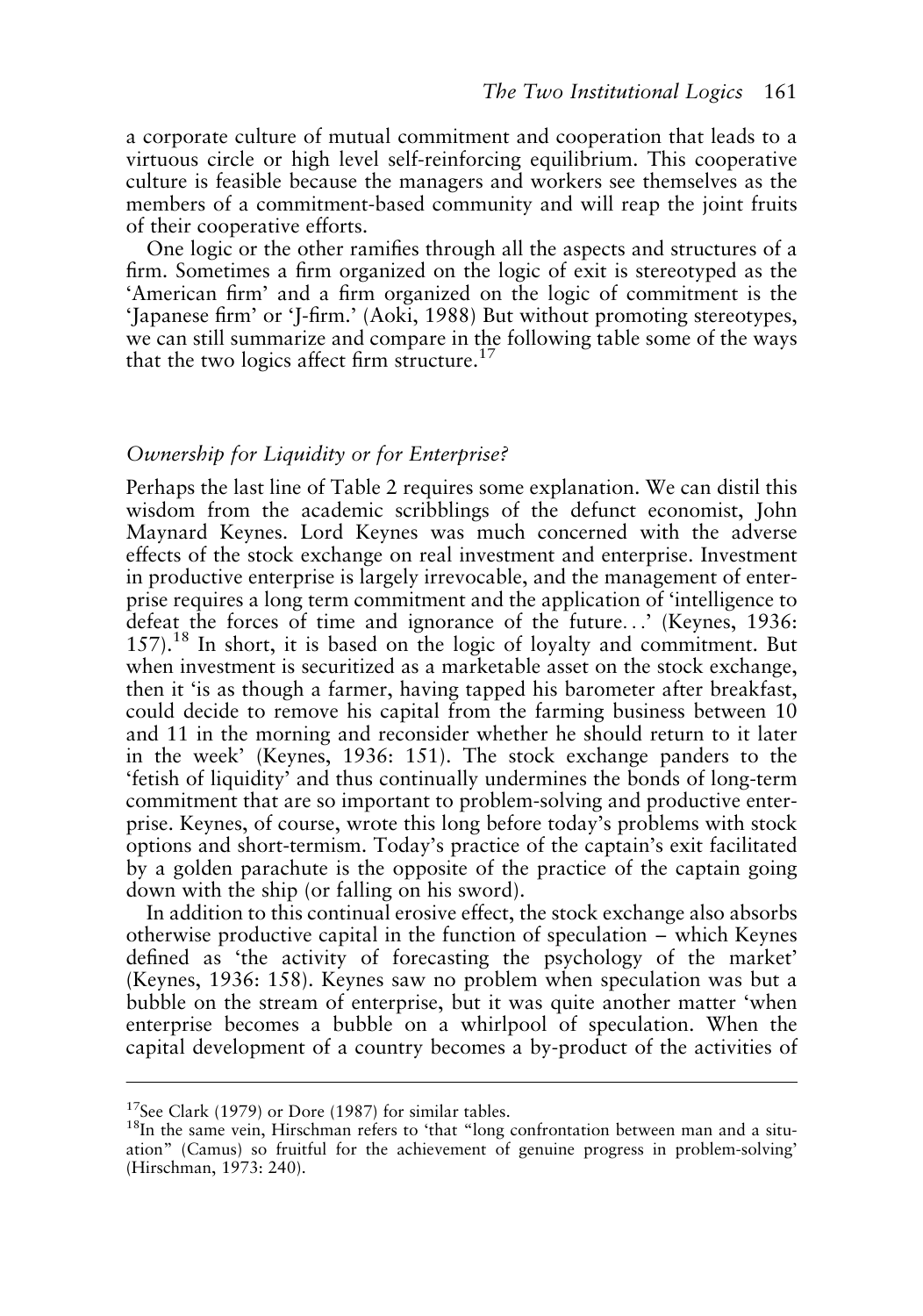|                                             | Firm based on Logic<br>of Exit                                                                                                            | Firm based on Logic<br>of Commitment                                                                                                                                                |
|---------------------------------------------|-------------------------------------------------------------------------------------------------------------------------------------------|-------------------------------------------------------------------------------------------------------------------------------------------------------------------------------------|
| Efficiency                                  | Allocative efficiency: moving<br>resources to the use with<br>the best return. (high<br>mobility).                                        | X-efficiency: getting the best<br>return from resources in the<br>given uses. (low mobility)                                                                                        |
| Change Strategy                             | Replace what you have with<br>something better. Problem<br>is to improve choice among<br>options with fixed<br>characteristics.           | Transform what you have into<br>something better. Problem is<br>the transformation of given<br>option to improve its<br>characteristics.                                            |
| Source of flexibility<br>and change         | Exit (change takes place<br>through entry and exit<br>from the organization).<br>Rather flight than fight.<br>Error leads to replacement. | Voice (change takes place by<br>transformation within<br>organization). Rather fight<br>than flight. Error leads to<br>learning.                                                    |
| Labour mobility                             | High mobility so changes<br>take place primarily by<br>hiring workers embodying<br>new knowledge.                                         | Low mobility so changes take<br>place primarily by workers<br>learning new knowledge and<br>skills.                                                                                 |
| Contractual relationships                   | Arms-length.                                                                                                                              | Relational.                                                                                                                                                                         |
| Role of management<br>Role of company board | Agents of shareholders.<br>Representatives of<br>shareholders.                                                                            | Senior leaders of community.<br>Council of community elders<br>with representatives of<br>major related organizations<br>(e.g., main bank).                                         |
| Role of shareholders                        | Absentee investors.                                                                                                                       | One of stakeholder groups<br>along with suppliers and<br>customers.                                                                                                                 |
| Shareholder interest                        | Maximization of company<br>profit (assumption that<br>shareholders are normally<br>unrelated to company).                                 | Shareholding often<br>representative of business<br>relationships, the latter being<br>the primary economic<br>interest. Little attention to<br>unrelated floating<br>shareholders. |
| Transactions with related<br>shareholders   | To be controlled by<br>independent directors or<br>forbidden by 'firewall'<br>regulations.                                                | Normal part of relational<br>contracting where<br>shareholding is symbolic of<br>business relationship (called<br>'cronyism' by critics).                                           |
| Model of supplier<br>relationships          | Competition between<br>standardized producers<br>with feedback through the<br>market.                                                     | Cooperation with a small<br>number of suppliers to<br>continuously improve<br>product through non-market<br>feedback.                                                               |

Table 2. Two firms

(Table continued)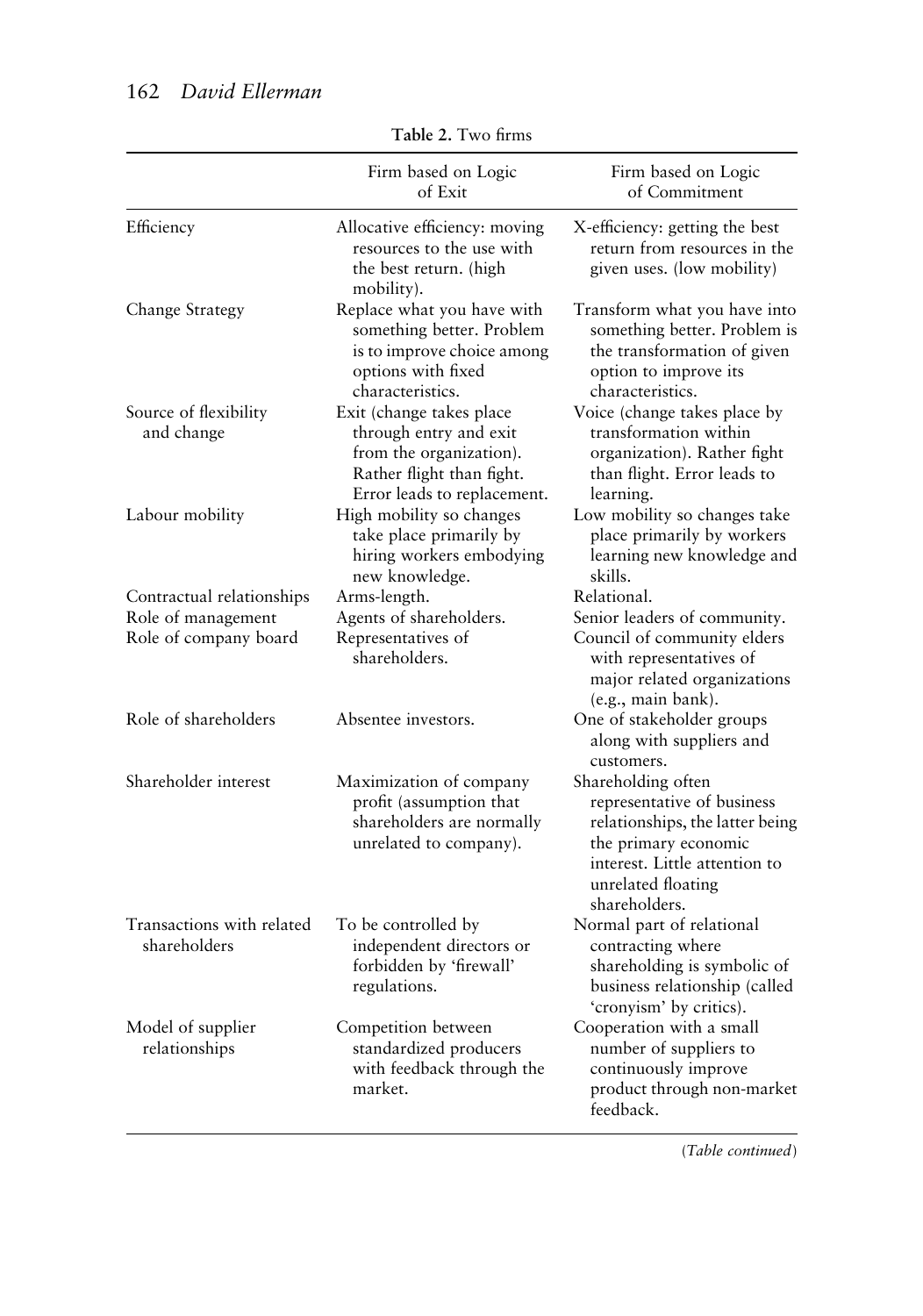|                                          | Firm based on Logic<br>of Exit                                                                                                                                                                                            | Firm based on Logic<br>of Commitment                                                                                                                                                                       |
|------------------------------------------|---------------------------------------------------------------------------------------------------------------------------------------------------------------------------------------------------------------------------|------------------------------------------------------------------------------------------------------------------------------------------------------------------------------------------------------------|
| Relations to suppliers<br>and customers  | Auction market contracting<br>based on assumption of<br>mobility and exit leading to<br>greater allocative efficiency                                                                                                     | Relational contracting based<br>on assumption of immobility<br>and voice leading to greater<br>X-efficiency                                                                                                |
| Stability in relationships.              | Low trust relationships $\Rightarrow$<br>highly explicit contracts<br>with competitive arms-<br>length exit-oriented<br>relationships so no need to<br>invest in building trust $\Rightarrow$<br>low trust relationships. | High trust relationships $\Rightarrow$<br>incomplete relational<br>contracts with voice-<br>oriented relationships<br>requiring investment in<br>building trust $\Rightarrow$ high trust<br>relationships. |
| Style of interpersonal<br>relationships. | Standardized,<br>professionalized behaviour<br>as a means of coordinating<br>people. Low interpersonal<br>knowledge associated with<br>high turnover.                                                                     | Familiarity, intimacy in long-<br>term relationships as means<br>of coordinating people. High<br>interpersonal knowledge<br>associated with low<br>turnover.                                               |
| Labour training                          | Responsibility of worker as it<br>increases value on labor<br>market.                                                                                                                                                     | Responsibility of company<br>since immobility allows<br>company to benefit.                                                                                                                                |
| Job definition                           | Extensively specified job<br>definition to limit<br>opportunism since there is<br>little commitment.                                                                                                                      | Job flexibility and low<br>monitoring based on worker<br>commitment to company.                                                                                                                            |
| Wage determination                       | Rate for job determined by<br>market. Payment attached<br>to job. Equal pay for equal<br>work.                                                                                                                            | Rate determined by seniority<br>and assessed merit. Payment<br>attached to person. Under<br>going-rate at beginning and<br>over it at end as an incentive<br>to stay.                                      |
| Worker motivation                        | Individual pecuniary self-<br>interest (non-cooperative<br>strategy).                                                                                                                                                     | Members expected to identify<br>with firm and shared interest<br>(cooperative strategy).                                                                                                                   |
| Organized worker<br>representation       | Trade union (adversary<br>relation based on workers<br>versus company) - my jam<br>or your jam.                                                                                                                           | Enterprise union (oppositional<br>relation loyal to company) -<br>our jam today or our jam<br>tomorrow.                                                                                                    |
| Response to decline                      | Reduce employment and<br>other direct costs to<br>maintain profits.                                                                                                                                                       | Maintain employment, reduce<br>hours, and retrain workers<br>for new product lines.                                                                                                                        |
| Business ownership                       | Stock market liquidity. Firm<br>as 'investment.'                                                                                                                                                                          | Illiquidity of closely-held<br>business. Firm as enterprise.                                                                                                                                               |

Table 2. Continued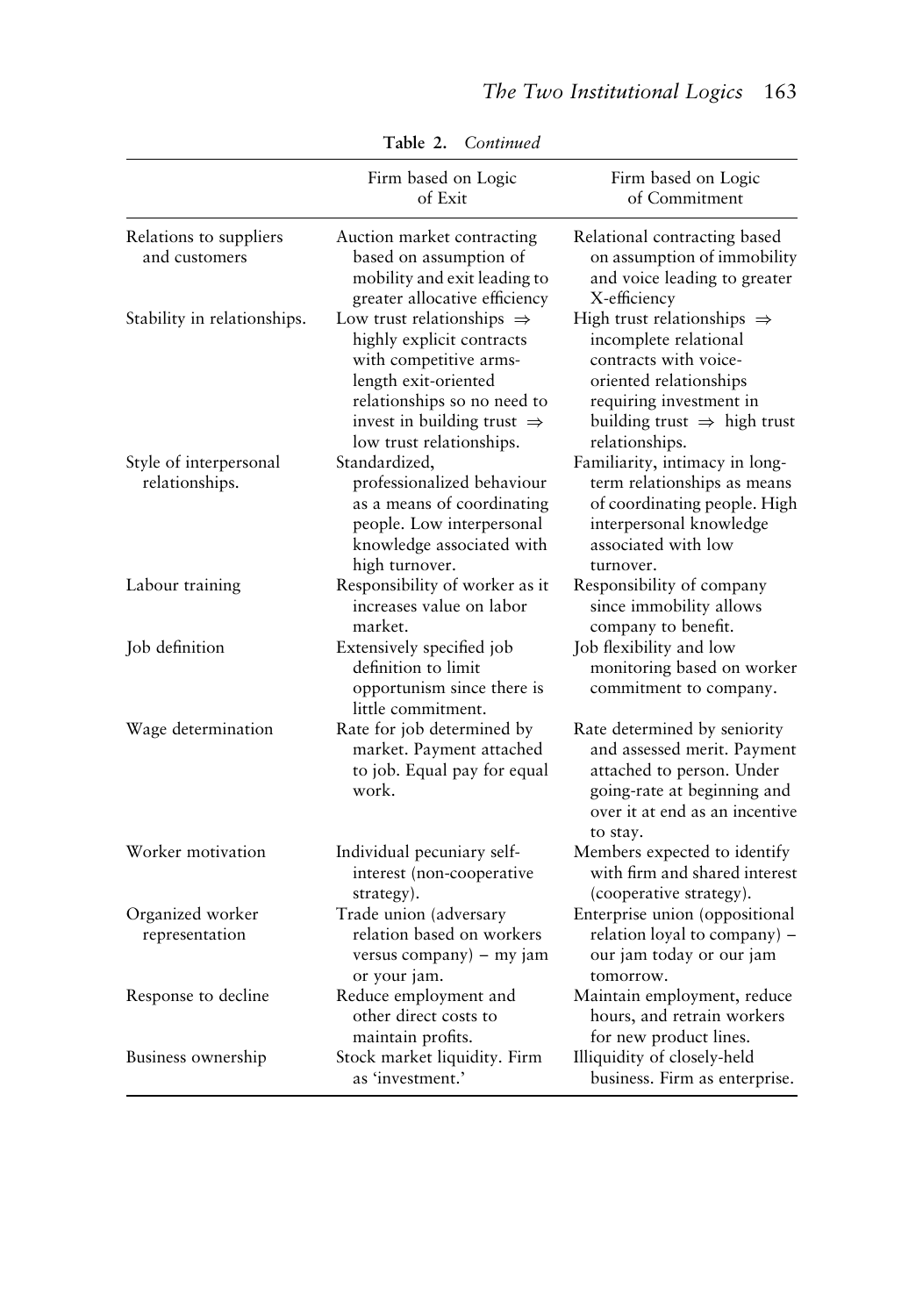a casino, the job is likely to be ill-done' (Keynes, 1936: 159). This is even more true when the casino is global rather than national.

Today, Keynes' 'stock exchange' must be updated to the global market for bonds, stocks, and currencies. The dangers to investment in enterprise that Keynes highlighted during his day are even greater in our own. Yet Keynes recognized that there is no simple answer in making investment illiquid as 'this might seriously impede new investment....' Few will enter if the door locks behind them. 'This is the dilemma' (Keynes, 1936: 160). But since investors on today's public capital markets are not enterprisers, the solution lies in the direction of converting equity shares into variable income debt-like instruments that are still liquid.

#### Another Look at the Choices

Since the American 'model' is essentially only a textbook and lawbook model, to what extent is it really a possible option? In the American model, the employees have the legal role as the outside suppliers of an input – but in fact they are the firm as an organization of people. This leads to a remarkable schizophrenia of the 'two companies'. There is the firm in the eyes of the law whose members are the shareholders scattered far and wide, and who typically trade into the stock simply as an investment without any intent or capacity to play a human role in the firm. This is the firm that has a 'meeting' once a year. In contrast to this *de jure* firm, there is the de facto firm consisting of the people who work in the firm – who have a meeting every working day to actually produce the product and conduct the business of the firm.

The large widely-held American company actually  $works$  because most of those who are legally inside realize that they are really outside and act like it (absentee shareholders using logic of exit), and most of those who are legally outside the company act like they are inside it (employees identifying with the company). Thus the actual American-style company is torn between the two logics, and tends to work well only when it ignores the exit-oriented design logic and uses the logic of commitment. While this type of company is extremely beneficial to the class of top managers, it is not clear how such an incoherent structure torn between the two logics could be recommended more broadly in Korea or elsewhere.

In Figure 3, the two companies were presented as a Venn diagram of two overlapping circles. There are four areas, the two parts in one circle but not the other, the overlap, and the area outside both circles. These four areas can also be represented in the  $2 \times 2$  format of Table 3 with the parties in or out of the legal (*de jure*) firm and in or out of the *de facto* firm. Ordinary consciousness often reflects the *de facto* company. The employees are often thought of as the members of the organization. Consider the following from a perfectly standard managerial accounting textbook.

An organization can be defined as a group of people united together for some common purpose. A bank providing financial services is an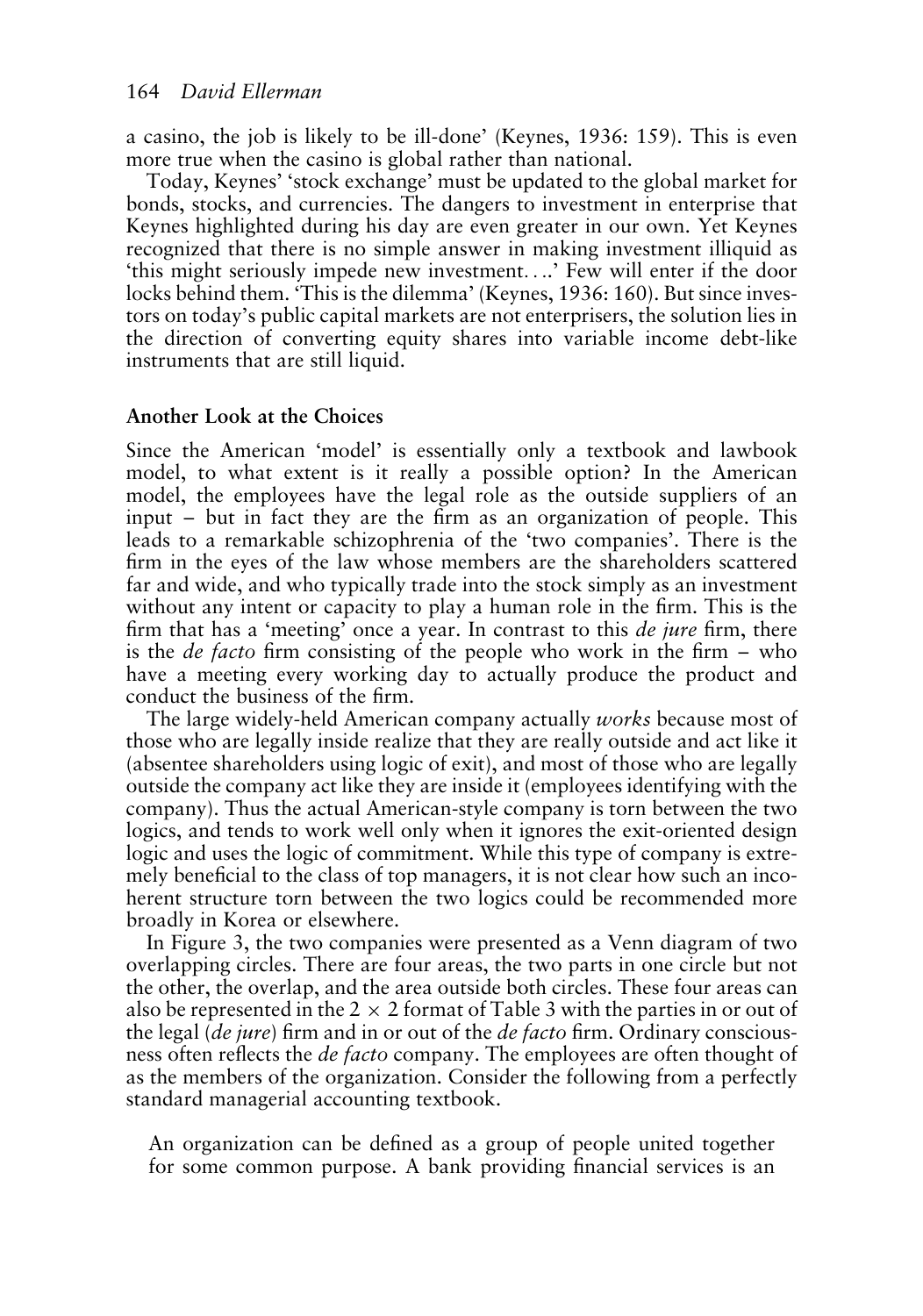|                       | Inside <i>de facto</i> company            | Outside <i>de facto</i> company                 |
|-----------------------|-------------------------------------------|-------------------------------------------------|
| Inside legal company  | Shareholder-members<br>working in company | Absentee 'members'<br>(shareholders) of company |
| Outside legal company | Employees of company                      | Suppliers of things<br>to company               |

Table 3. Who's in and who's out of the two companies

organization, as is a university providing educational services, and the General Electric Company producing appliances and other products. An organization consists of people, not physical assets. Thus, a bank building is not an organization; rather, the organization consists of the people who work in the bank and who are bound together for the common purpose of providing financial services to a community. (Garrison, 1979: 2)

Garrison is talking entirely about the *de facto* company, not the company as it exists in law. Look at the books on the business shelves in your local bookstore. Find a book that uses some expression like 'members' of the company. Chances are that the author, like Garrison above, is referring to the employees (including managers) of the firm, not the far-flung shareholders (who are the legal 'members').

As Anglo-American stock markets have spread shares far and wide, the idea that the stockholders are in any real sense the 'owners' or 'members' of a publicly traded company has become a sheer fantasy. And there are several groups invested in keeping the fantasy alive. Many economists and lawyers have acquired their professional competence in mastering the legal model and the economic logic of exit behind it. Anything else falls short of the One Best Model. In addition, there are the top managers who have mightily profited from the eclipse of the shareholders. They have every interest in keeping the fantasy of 'shareholder capitalism' alive as the cover-story for the reality of managerial capitalism – much as the nomenklatura of the Communist Party had every interest in keeping the fantasy of 'People's Democracy' alive.

What Berle and Means described as the 'separation of ownership and control', John Maynard Keynes described as the 'euthanasia of the rentier, of the functionless investor' (Keynes, 1936: 376) caused by the public equity markets. This separation of ownership and control along with the unaccountability of managers and the resulting abuses has created the 'corporate governance problem.' Who are to be the new legitimate members of the company? While a few wistfully hope for the resurrection of 'responsible private owners' in the form of massive institutional investors run by portfolio-managing bureaucrats, others search the horizon for various 'stakeholders' who together with the regulatory agencies and law courts might create a 'new accountability.' But they are searching for legitimacy in all the wrong places.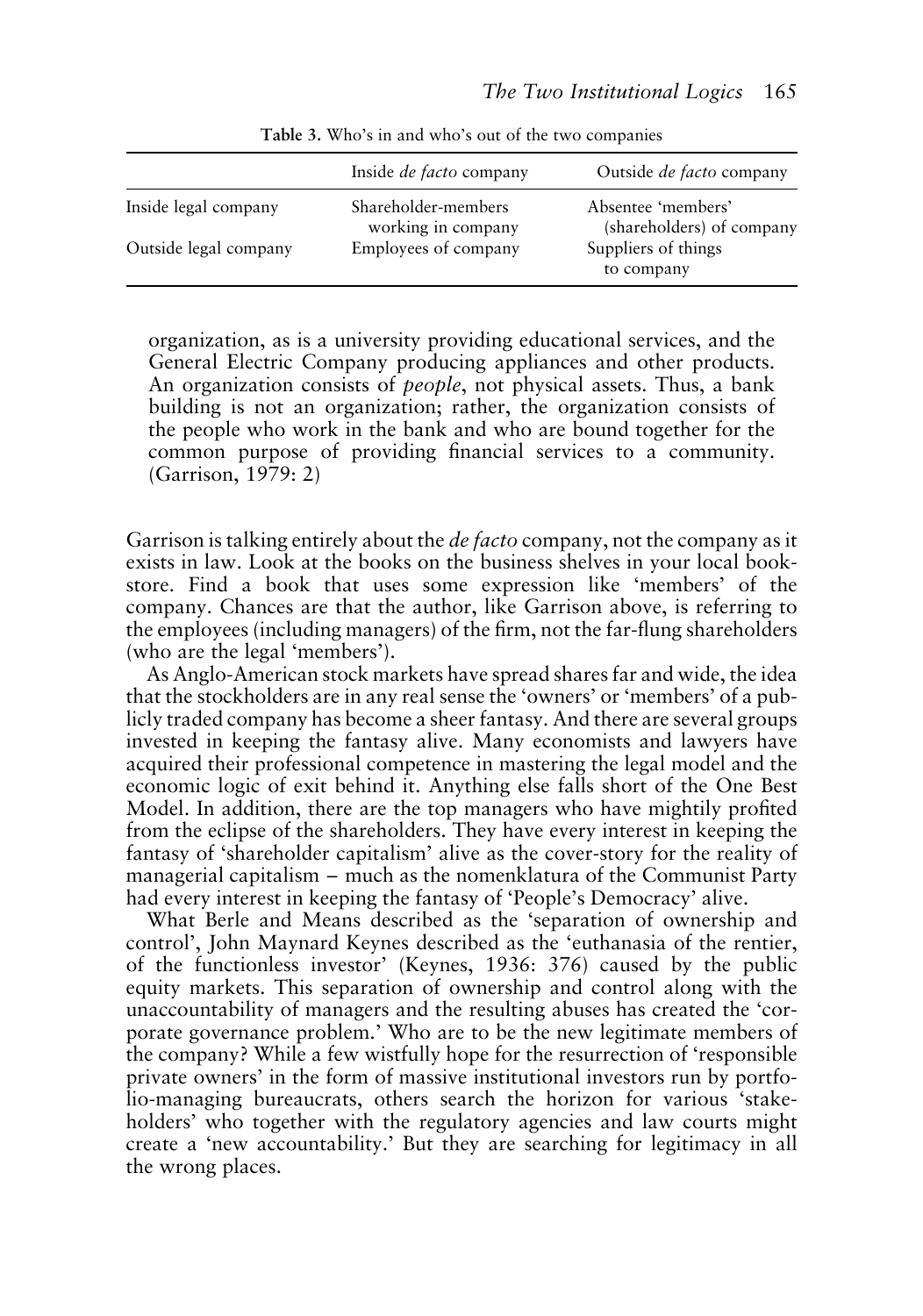There already is a class of members who make up the firm, the *de facto* firm consisting of the people who work in it. In a company designed on the basis of the logic of commitment, they would be the legal members of the company (which would remove the off-diagonal elements in the Table 3). Many parties have their interests affected by a company, and better judicial and regulatory oversight is needed to protect those legitimate outside interests. But since the staff of a company are the *de facto* firm, they are the ones who could actually monitor the management of their company to address the corporate governance problem directly.

The only cohesive, workable, and effective constituency within view is the corporation's work force. (Flynn, 1973: 106)

#### Concluding Remarks

Economics is by far the most prestigious and dominant of the social sciences. The initial successes of economics have been in modelling market behaviour, which is based on the logic of exit. Hence, 'exit' has become 'the' mechanism of economics. The exit-oriented logic is the answer to all questions of institutional design; it is the One Best Way. For instance, under the exit-oriented logic, all labour questions are 'labour market' questions while under the alternative commitment-oriented logic (e.g. in a Japanese-style firm), a labour question is a 'human relations' or 'human resources' question.<sup>19</sup>

My purpose has been to complicate that discourse – to show that there is a dual logic of series- or commitment-oriented institutional design. If an option with its current characteristics is unsatisfactory, then the alternative to exiting the option is – on the basis of loyalty and commitment to the option – to use voice to change the characteristics.

Economics is clear on how competition can lead failing firms to exit the market through bankruptcy.

But, as far as I have been able to ascertain, no study, systematic or casual, theoretical or empirical, has been made of the related topic of competition's ability to lead firms back to 'normal' efficiency, performance, and growth standards after they have lapsed from them. (Hirschman, 1970: 22)

Such a messy topic might be considered in the more practical literature on management.

 $19$ For instance, the advice of the World Bank to developing countries about labour is in the 'labor markets' topic area (see http://www1.worldbank.org/sp/); there is no 'human resources' topic area. But for its own staff within the World Bank, there is a Human Resources Vice President but no 'Labor Market Vice President.' Thus the Bank looks outward through an exitoriented lens and inward through a commitment-oriented lens.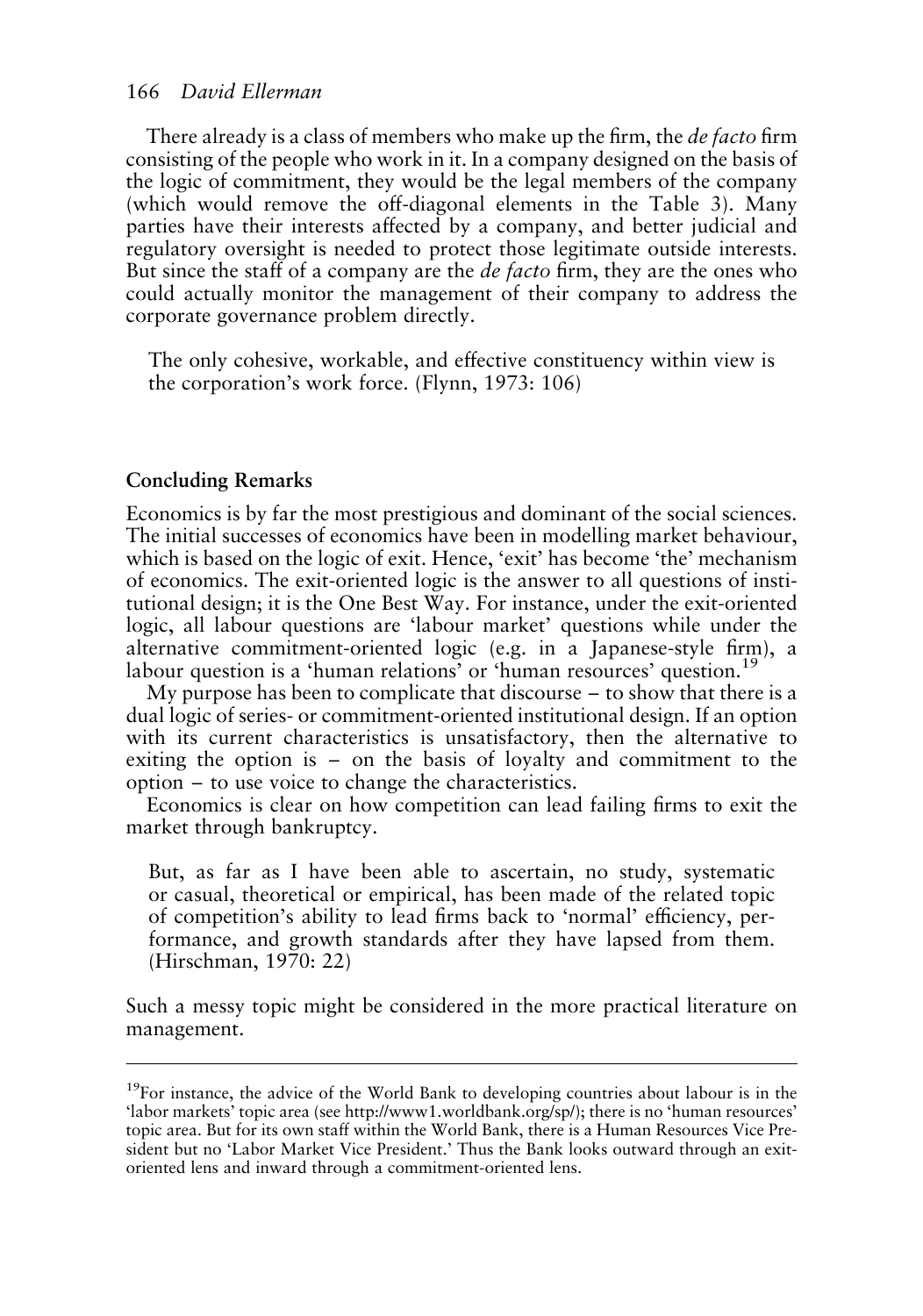My task has been to try to counter the one-sidedness of the economics literature by emphasizing the alternative logic of commitment-oriented institutional design. The exit-based American model as it exists in the textbooks and lawbooks is actually rather unworkable. There has been the constant attempt to implement the pure exit-oriented model (at least for non-managerial employees) throughout the twentieth century. However, actual American companies use more of a logic of commitment, but because the design conflicts with the actuality, it is constantly being contested. The Japanese-style firm is a major example of an organizational design and an actuality that coheres with the design – both based on the organizational logic of commitment. In order better to understand commitment-based design, our task has been to elucidate and contrast the two logics of institutional design.

#### References

- Akerlof, George & Yellen, Janet (Eds) (1986) Efficiency Wage Models of the Labor Market (Cambridge: Cambridge University Press).
- Aoki, Masahiko (1988) Information, Incentives, and Bargaining in the Japanese Economy (New York: Cambridge University Press).
- Axelrod, Robert & Cohen, Michael (1999) Harnessing Complexity: Organizational Implications of a Scientific Frontier (New York: Free Press).
- Berle, Adolf & Means, Gardiner (1932) The Modern Corporation and Private Property (New York: Macmillan).
- Blair, Margaret M. (1995) Ownership and Control: Rethinking Corporate Governance for the Twenty-First Century (Washington, DC: The Brookings Institution).
- Clark, Rodney (1979) The Japanese Company (New Haven, CT: Yale University Press).
- Dore, Ronald (1987) Taking Japan Seriously (Stanford, CA: Stanford University Press).
- Dore, Ronald & Whittaker, Hugh (1994) Introduction, in: K. Imai & R. Komiya (Eds) Business Enterprise in Japan: Views of Leading Japanese Economists, pp. 1–15 (Cambridge: MIT Press).
- Ellerman, David (1995) Intellectual Trespassing as a Way of Life: Essays in Philosophy, Economics, and Mathematics (Lanham, MD: Rowman & Littlefield).
- Ellerman, David (2003) Policy Research on Migration and Development. World Bank Policy Research Working Papers (No. 3117), pp. 1–64 (Washington DC: World Bank).
- Flynn, John J. (1973) Corporate democracy: nice work if you can get it, in: R. Nader & M. J. Green (Eds) Corporate Power in America, pp. 94–110 (New York: Grossman Publishers).
- Freeman, Richard & Medoff, James (1984) What Do Unions Do? (New York: Basic Books).
- Garrison, Ray (1979) Managerial Accounting (Dallas, TX: Business Publications Inc.).
- Goldberg, Victor (1980) Relational exchange: economics and complex contracts, American Behavioral Scientist, 23(3), January/February, pp. 337–352.
- Hirschman, Albert O. (1958) The Strategy of Economic Development (New Haven, CT: Yale University Press).
- Hirschman, Albert O. (1970) Exit, Voice, and Loyalty: Responses to Decline in Firms, Organizations, and States (Cambridge, MA: Harvard University Press).
- Hirschman, Albert O. (1973) Journeys Toward Progress (New York: Norton).
- Jacobs, Jane (1984) Cities and the Wealth of Nations: Principles of Economic Life (New York: Random House).
- Jacobs, Jane (1992) Systems of Survival: A Dialogue on the Moral Foundations of Commerce and Politics (New York: Vintage Books).